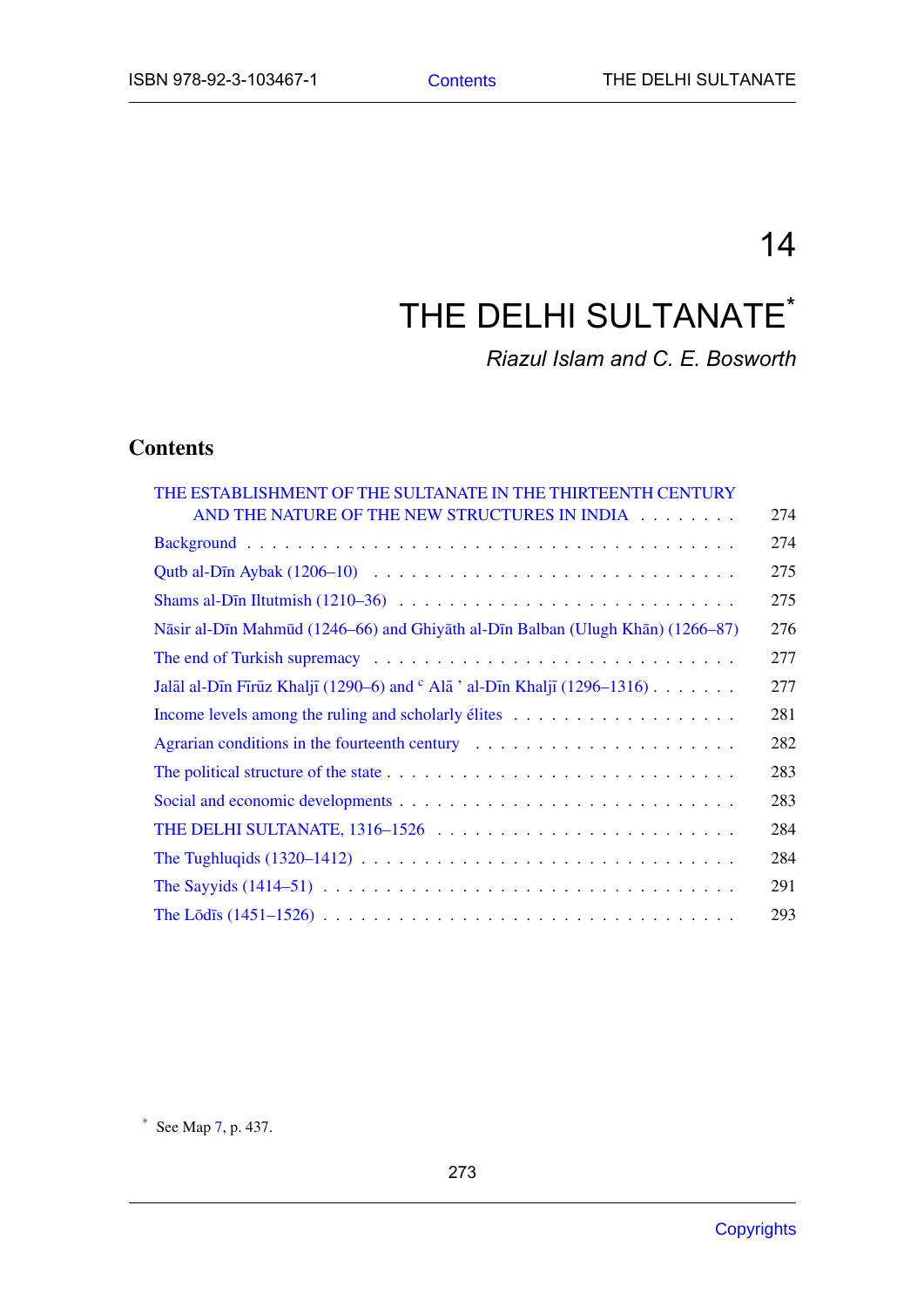**Contents** 

#### Part One

# THE ESTABLISHMENT OF THE SULTANATE IN THE THIRTEENTH CENTURY AND THE NATURE OF THE NEW STRUCTURES IN INDIA

(*Riazul Islam*)

### **Background**

Under the Ghaznavid Sultan Mahmūd and later the Ghurid Mu<sup>c</sup>izz al-Dīn, during the period lasting from the death of Harsha (646–7) to the Turk invasions of northern India, the socio-political configuration was dominated by a number of factors which help to explain the rapidity of the Muslim conquest. First, the feudal-like system clearly favoured the rulers and the ruling classes at the expense of the peasantry. Second, the Rajputs – mostly of foreign origin, but gradually absorbed into the fighting caste of the Hindus – who emerged as a political force after the fall of the Prat<del>i</del>naras, had a passion for war and often went to war to enhance their prestige. The Rajput political structure, feudal and hierarchic in character and lacking a strong central force, encouraged fissiparous tendencies. The Rajputs' narrow vision, even narrower loyalties, and endless and purposeless internecine fighting, contributed to the military and political particularism which prevented a collective response against foreign invasions during the eleventh and twelfth centuries. Third, no strong central authority for the entire subcontinent existed. The Rashtrakultas of the Deccan extended their authority to the north; the Pratīhāras, with Kanawj as their seat, from Panjab eastward; and the Palas from Bengal westward. This led to the formation of three large and separate kingdoms in the Deccan: one in the north, one in the east and one in the west. Much of their strength was wasted in mutual warfare. The predecessors of the Prat $\bar{\text{h}}$ aras, the Gurjaras who had ruled over Panjab and Marwar, are given credit for stalling the Arab eastward expansion from Sind. The Pratīhara dominance of northern India, which had acted as a shield against external aggression during the major part of the ninth and tenth centuries, now disintegrated, leaving India exposed to foreign invasions. After the Ghaznavid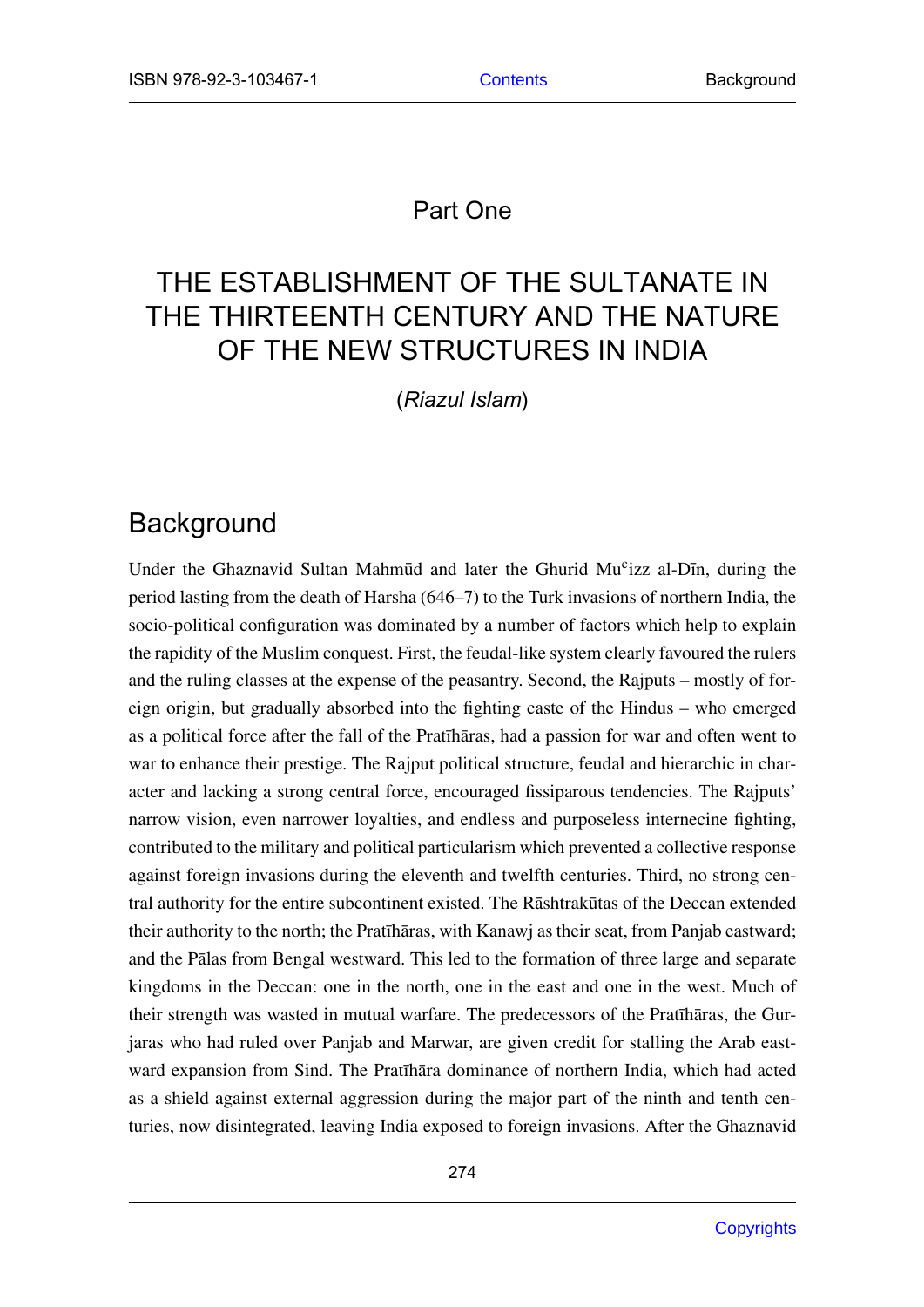and, especially, the Ghurid invasions (see above, Chapters 5 and 8), Islam spread from its foothold in the extreme north-west of the subcontinent into much wider regions.

### Qutb al-Dīn Aybak (1206–10)

Mu<sup>c</sup>izz al-Dīn Ghūrī's leading slave generals succeeded him: Yildiz at Ghazna, Qutb al-Dīn Aybak at Lahore and Qabācha at Uchch. Aybak was undoubtedly the late sultan's most trusted lieutenant and thus his main successor in India. But his four years of stewardship of the Ghurid Indian dominions were marked by his struggles against Yildiz, the Turkish ruler of Ghazna; against Qabacha, who controlled Sind and Multan; and against the rebellious Hindu Rajahs, who wanted to throw off the Muslim yoke. Aybak's accidental death during a game of polo in 1210 ended a promising career, but his role as lieutenant during Mu<sup>c</sup>izz al-Dīn's life, and later as his successor, entitles him to an important place in the formative history of the Delhi Sultanate.

### Shams al-Dīn Iltutmish (1210–36)

Iltutmish ascended the throne of Delhi in difficult and markedly uncertain circumstances. The defiant attitudes of the senior slave generals like Qabacha and Yildiz, the revival of resistance among the Hindu ruling classes, and above all, the threat from the growing power of the Chinggisid Mongols across the North-West Frontier, posed great challenges. The Khaljis in Bengal and Bihar withdrew their allegiance. Iltutmish displayed great intrepidity in the face of all these difficulties and showed a shrewd sense of strategy and timing in tackling the various problems. He humbled the hostile Turkish generals; overcame Hindu resistance; re-established his authority in the eastern provinces; and, through a combination of strategy and luck, succeeded in saving his kingdom from the Mongol onslaught.

Iltutmish, the first sovereign ruler of Delhi, is rightly considered the founder of the Sultanate of Delhi. He is given credit for creating durable foundations, organizing the administration and evolving statesmanlike basic political policies. In 1229 al-Mustansir, the <sup>c</sup>Abbasid caliph of Baghdad, conferred a mandate of authority on Iltutmish; this was an event of considerable significance, for it made the Sultanate of Delhi a legally and morally recognized state in orthodox Muslim eyes. Himself a man of piety and learning, Iltutmish maintained cordial relations with the <sup>*c*</sup>*ulama'* and the *mashayikh (Sufi leaders and saints)*, thereby achieving acceptability and legitimacy for his new sultanate.

None of Iltutmish's five successors – two sons, one daughter and two grandsons who followed each other in quick succession – proved to be capable leaders. The Mongols kept pressing on the frontier and both Lahore and Multan were subjected to raids and spoliation.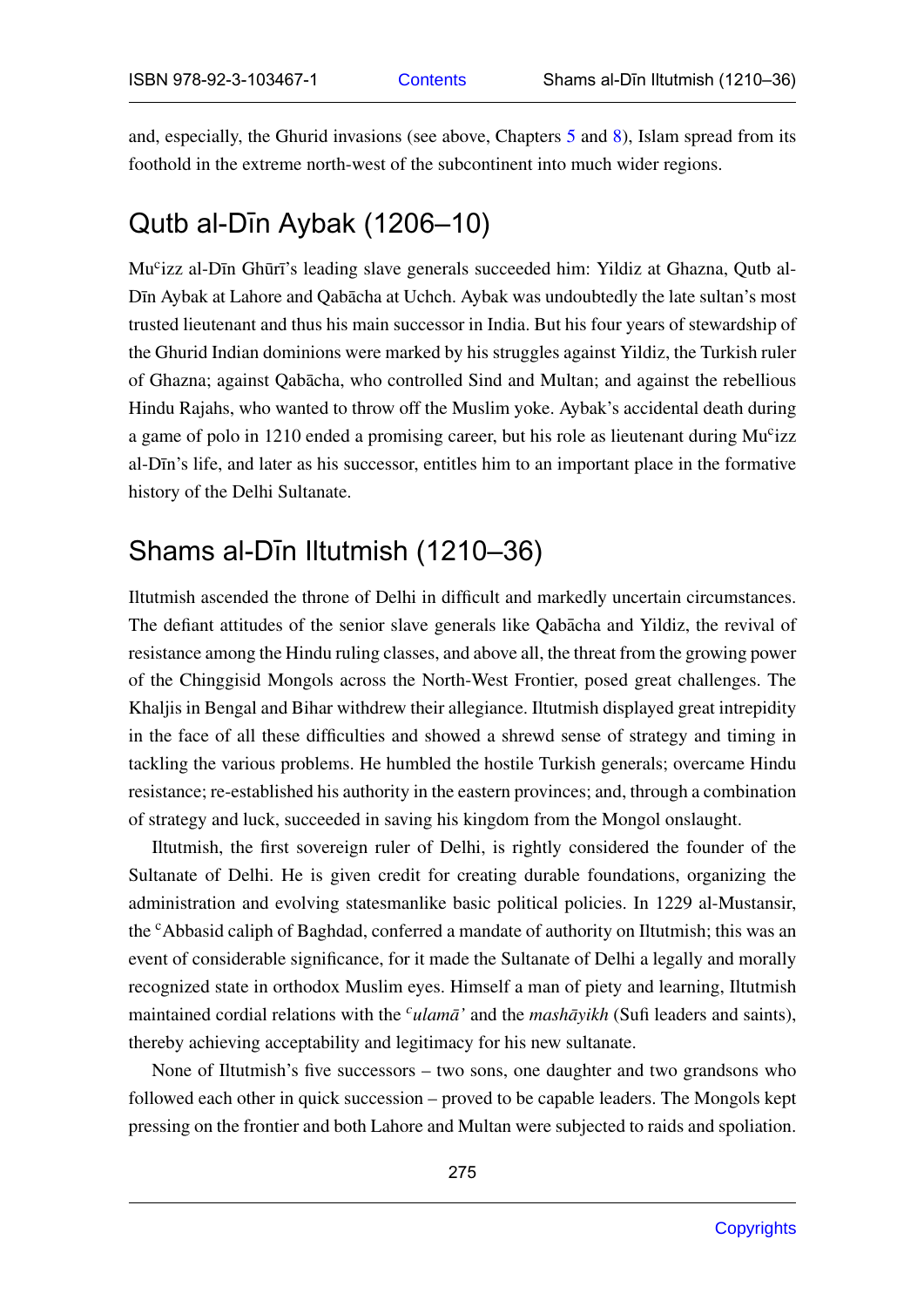Provincial governors found an opportunity to extend their autonomy and the Hindu rulers, in particular the Rajputs, showed signs of disaffection.

# Nāsir al-Dīn Mahmūd (1246–66) and Ghiyāth al-Dīn Balban (Ulugh Khān) (1266–87)

One of the notable developments in the post-Iltutmish period is the emergence of a group of nobles – all slaves of Iltutmish – called the Ghulamān-i Chihilganī (possibly meaning 'the slave commanders who each commanded forty slaves'), who attained a dominant position in the court. For thirty years the 'Forty' held the royal power in commission and reduced the sultan to a figurehead. Among the powerful 'Forty', the dominant figure of Ghiyath ¯ al-Dīn Balban emerged. He had gained considerable power even before the accession of Sultan Nāsir al-Dīn Mahmūd, the last ruler of the line of Iltutmish. Shortly after Nāsir al-Dīn's accession, Balban, now called *nā'ib-i mamlakat* (viceroy), in effect assumed power as regent, reducing the sultan to a titular ruler. During the two decades that he was at the helm as *na'ib-i mamlakat*, Balban tried to stem the rot that had set in during the decade of anarchy (1236–46).

Having served the sultanate at all levels, Balban had an intimate knowledge of the manner in which it functioned and its sources of strength and weakness. He was thus able to identify its core problem. He believed that the weakness of the crown lay at the root of all the maladies of the state. His ideas on monarchy, government and religion, expressed in his speeches to his sons and nobles, are sometimes labelled his 'political theory'. The various elements of his thinking, though not elaborate or comprehensive enough to be considered a theory, are nevertheless coherent. Balban displayed great vigour and ruthlessness in crushing political rivals and rebels and punishing refractory governors and local chiefs. The ordinary people, in general, were not affected. With his blind belief in the supreme value of *nasab* (good birth), however, Balban would not employ men of ordinary birth in the army and the administration.

#### REORGANIZATION OF THE ARMY

The government depended essentially on force, or the threat of force, in order to preserve its authority. Thus it was natural for the army to receive the utmost attention. With a view to improving its efficacy as a striking force, Balban gave high priority to the reorganization and expansion of the army. There is also an indication that Balban endeavoured to change the payment of the soldiers' salaries from *iqta<sup>c</sup>s* (assignments of land; what in later, Mughal times were to be called *jāgīrs*) to cash payments.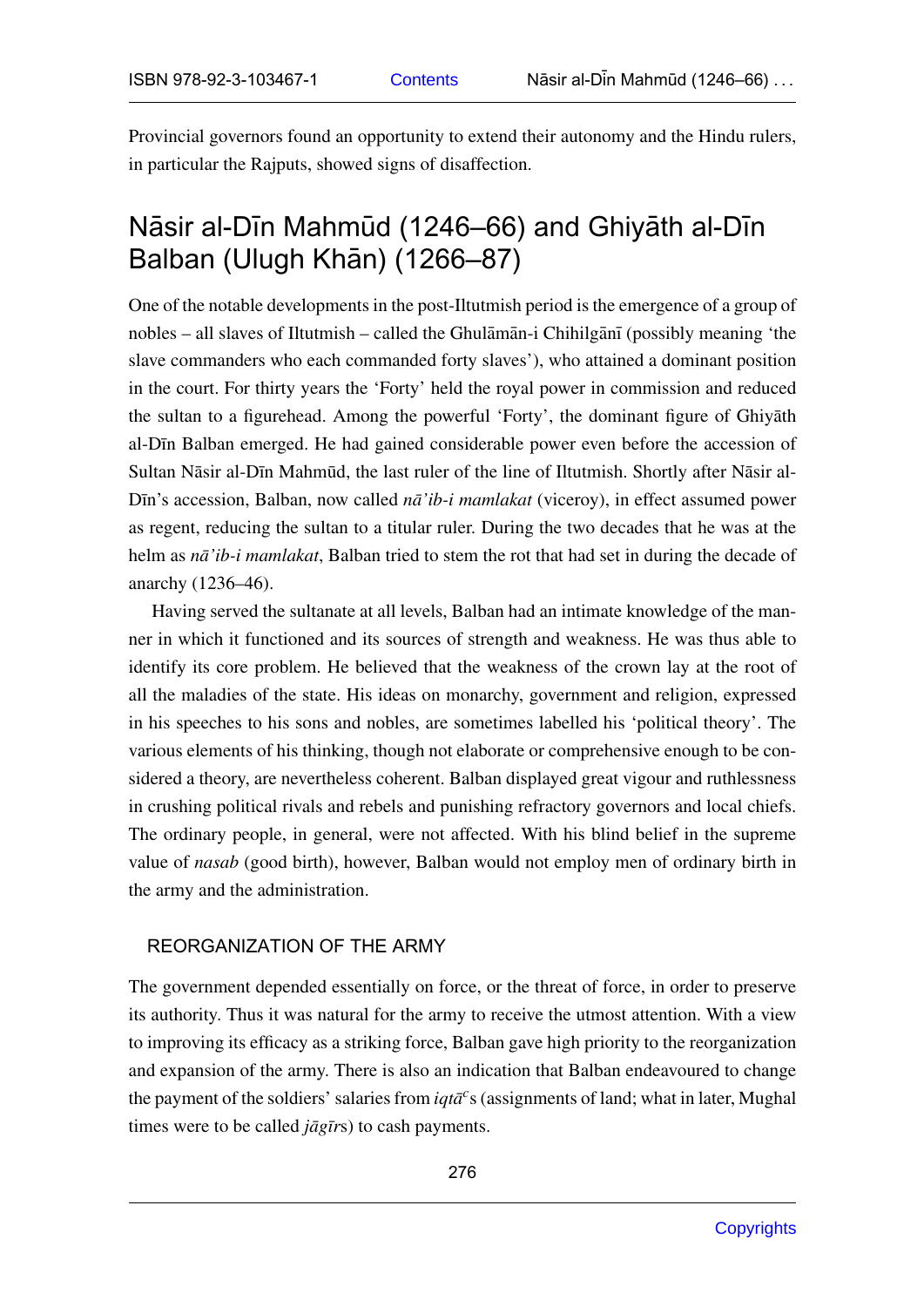The decades following the end of Iltutmish's reign saw a marked increase in Mongol pressure on the western frontiers of the Delhi Sultanate. The governors of these regions, ill-supported by the central government, were helpless in the face of Mongol inroads. By the time that Balban came to the throne, large parts of Sind and Panjab were under Mongol occupation. With his reorganized army, Balban made the defence of the frontiers a priority, his contribution here being twofold. First, he cleared Sind of the Mongol adventurers, recovered Lahore and Multan and built a special force to protect the frontiers. Thus he held a firm line against the Mongols. Second, following a realistic defence policy, he compromised by holding a line between the Beas and the Ravi rivers, leaving large parts of western Panjab in Mongol hands. During Balban's reign, the Mongols never attempted to proceed beyond the Ravi and the security of Delhi and the central provinces was never under threat.

## The end of Turkish supremacy: The Khalji revolution

Balban was succeeded in 1287 by his grandson Kay Qubad, who took the title of Mu<sup>c</sup>izz al-D<sub>In</sub>. This young, handsome, pleasure-loving and inexperienced sultan paid little attention to the administration and soon lost all control of the affairs of state. The rising Khalji clan soon replaced the house of Balban, and Jalal al-Din Firuz Khalji, an old officer of Sultan Balban, ascended the throne of Delhi. The Khaljis, too, it is now fairly certain, were originally of Turkish origin, but were Iranized because of their long stay in the steppelands of Afghanistan. (The Turks did not consider the Khaljis their peers.) The fact that the Khaljis did not demonstrate any racial élitism of their own enabled them to build a wider political and social base for their 'new monarchy'. The change in the social base of power was so pronounced as to justify the term 'Khalji revolution'.

# Jalāl al-Dīn Fīrūz Khaljī (1290–6) and <sup>c</sup>Alā' al-Dīn Khaljī (1296–1316)

Jalāl al-Dīn Fīrūz Khaljī 's six-year reign was marked by incompetence and pusillanimity. His lenience towards robbers and rebels, his half-hearted fight against the invading Mongols, and his failure to seize the prestigious Ranthambor fortress from the Rajputs, marked him as a ruler unsuited to the times. His ambitious nephew and son-in-law  $c$ Al $\bar{i}$ Garshasp showed little compunction in disposing of his uncle and ascended the throne as  $c$ Alā' al-Dīn Khaljī.

To understand fully the reign of  $c$ Al $\bar{a}$   $\cdot$  al-D<sub>I</sub>n, one should look back at the thirteenth century and take note of the salient socio-economic trends. The striking motif is the continuity of the institutions. Not only were the conventional Indian methods of revenue-collection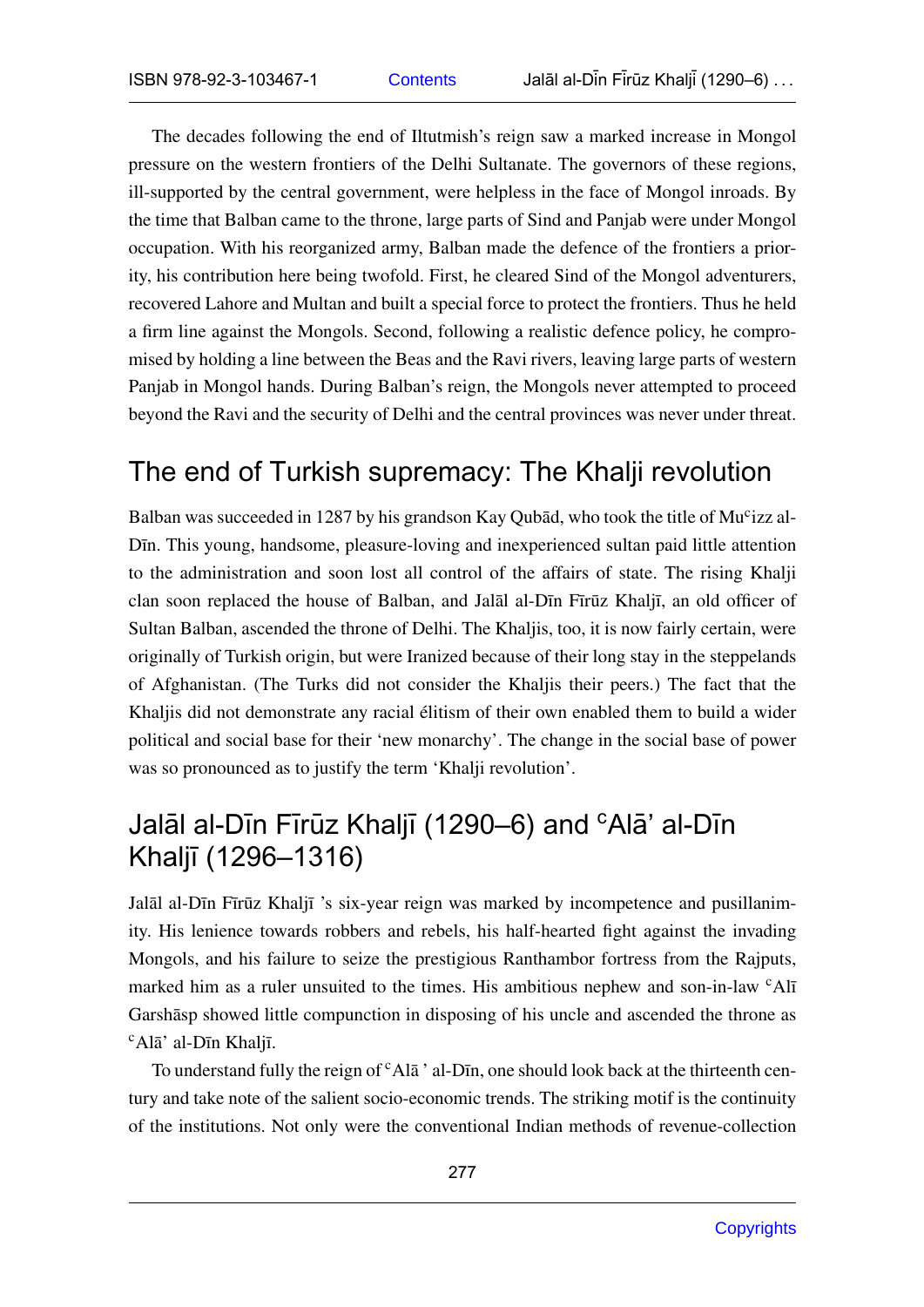(mainly a simple produce-sharing system) largely left unchanged by the new rulers, but even the collection agents, the *ra*' $i$ *s* (chief), the *chaudkris* (heads of *parganas*, groups of villages) and the *patwārts* (village accountants), were mostly retained. The new rulers who had taken over the immense lands were short of manpower and in need of funds; thus they adopted the methods most likely to ensure rapid success. The state's demand for revenue was deliberately kept at a low rate – one-fifth of the produce – and the countryside was largely left undisturbed.

Forewarned by a number of rebellions early in his reign, <sup>c</sup>Ala<sup>3</sup> al-D<sub>I</sub>n took prompt measures to forestall further trouble. First, in order to keep himself posted of all important occurrences in the capital and the provinces, he strengthened the  $d\bar{w}$  *an-i barid* (intelligence department). Next, acting on the idea that 'wealth and rebellion are twins', he adopted measures to extract as much wealth as possible from his subjects. From the rural chiefs he demanded full taxes, while for the peasants the state demand for revenue was increased. Finally, in order to keep the nobles from uniting against him, he issued strict orders forbidding them to assemble or intermarry without royal permission.

In the military sphere,  $c$ Al $\overline{a}$ ' al-D $\overline{n}$ 's achievements fall into two categories: the war against the invading Mongols and the conquest of the unsubdued Indian territories. During the thirteenth century, the Mongols were so powerful that even a strong ruler like Balban had to adopt a defensive policy and accept a frontier line that was not particularly favourable.  $c^2$ Ala<sup> $\alpha$ </sup> al-D<sub>I</sub>n faced two Mongol attacks on Delhi, including a siege of the city; but on both occasions the Mongols retreated. Other Mongol invasions directed at Panjab and the Ganges valley were also defeated. Hence by the end of the first decade of his rule, he had ensured protection from external aggression for his dominion. The death in 1306 of Duwa Khan, the Chaghatayid ruler of Transoxania and the main inspiration behind these invasions, may have also contributed to the decrease of Mongol pressure on India.

 $c$ Al $\vec{a}$ ' al-Dīn's twenty-year reign entailed ceaseless military activity in India. The resulting acquisitions can be classed under three headings: areas recovered, territories freshly conquered and annexed, and states subdued but not annexed. The most noteworthy recovered areas were Jaysalmir, Ranthambor and Malwa. The most substantial and significant newly conquered territory was Gujarat, for its annexation brought the sultanate a province rich in natural resources as well as the benefits of extensive maritime trade. Chitor, too, was conquered and annexed, but after a short period was placed under a loyal Rajput dynast. The states subdued but not annexed include the three kingdoms of the Deccan and southern India: Deogir ruled by the Yadavas; Telingana ruled by the Ganapatis; and Dwarsamudra ruled by the Hoysalas. <sup>c</sup>Ala<sup>†</sup> al-D<sub>I</sub>n's main goals regarding these rich kingdoms were to obtain as much tribute as possible and to secure their submission to Delhi's suzerainty.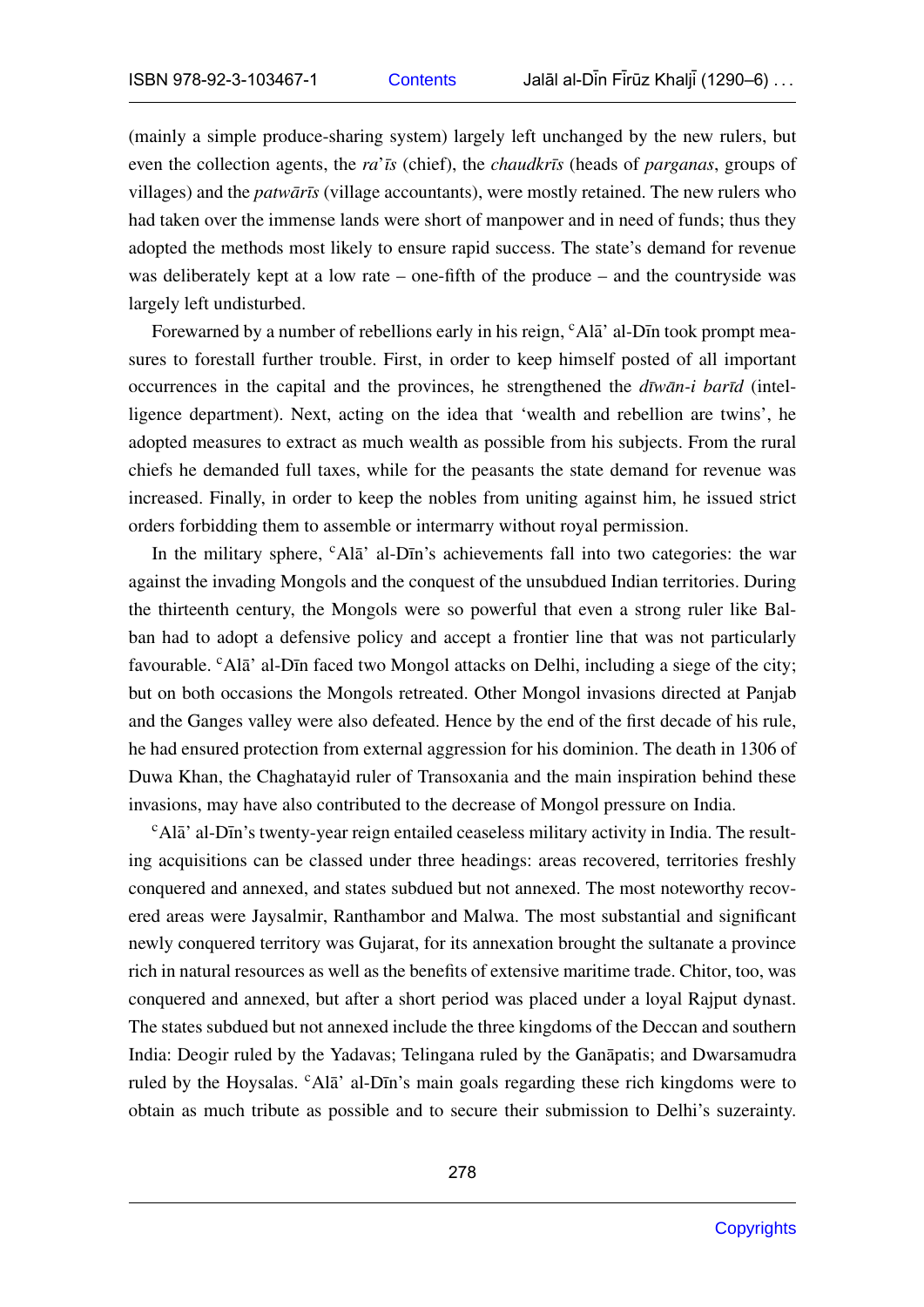Otherwise, the Rajahs were left free to manage their internal affairs. The general Malik Kāfūr, who was thrice sent to subdue the three kingdoms, met with unqualified success and  $c$ Ala' al-D $\bar{n}$ 's policy of establishing imperial hegemony, rather than direct rule, over the distant Deccan proved eminently successful. There is no adequate explanation as to why <sup>c</sup>Ala<sup>3</sup> al-D<sub>I</sub>n made no attempt to conquer and annex Bengal, which was still ruled by Balban's descendants; but for a reign of twenty years, his military achievements were substantial.

A factor of paramount importance in  ${}^{\circ}$ Ala<sup>'</sup> al-D<sub>I</sub>n's far-reaching conquests and his success in dealing with the problem of the Mongols was the quality and size of his army. First of all, he did not suffer from the constraints which Balban had imposed in order to limit the strength of the cadre of commanders. Talent and loyalty were the only criteria by which  $c^2$ Al $\bar{a}$ ' al-D $\bar{n}$  judged the men of the armed forces. He increased the strength of the main wing of the army, the cavalry, to 475,000 well-equipped troops who were paid directly from the treasury. Furthermore, he made the rules of annual muster more stringent, thereby ensuring the preparedness of the troops. However, the expense of the salaries for an army with such a large cavalry element would soon have exhausted the treasury. To overcome this problem,  $c$ Al $\bar{a}$ ' al-D $\bar{n}$  introduced price controls to ensure that a soldier could live reasonably well on a lower scale of pay.

 $c$ Al $\vec{a}$ ' al-D $\vec{n}$  was the first sultan to give serious thought to the reorganization of the revenue system. While devising a plan, he kept in mind the following well-considered objectives: to maximize the government's revenue, to equalize the burden of taxation on the various sectors of the rural population, and to minimize the dangers of a rebellion by the nobles and of rural discontent. He also introduced the rule of measurement of land (which of course was familiar in India); this largely replaced the rule of sharing theproduce, known for many centuries as *bata'ī*. Being a realist, he did not impose the rule of measurement on the entire realm, but only on a well-defined and carefully chosen core of the sultanate. Clearly, a fixed and stable rule of measurement was in the government's interests as it helped to ensure a stable level of revenue. *Bata'*<sup>*T*</sup>, on the other hand, favoured the peasants, for under it they paid in proportion to what they produced. By shifting to the land-measurement method, the sultan increased the pressure on the peasants to produce more. Furthermore, he increased the rate of the state's demand to 50 per cent of the *calculated* produce, thereby more than doubling the rate (compared to 20 per cent under Iltutmish and later Firūz Shāh Tughluq). However, he also made provisions for revenue exemptions in cases of crop failure resulting from natural calamities. Firmly insisting on the principle that 'the burden of the strong shall not fall on the weak', he lightened the tax burden on the peasants. In effect, he forced the superior rural classes (variously called  $k\bar{u}t$ ,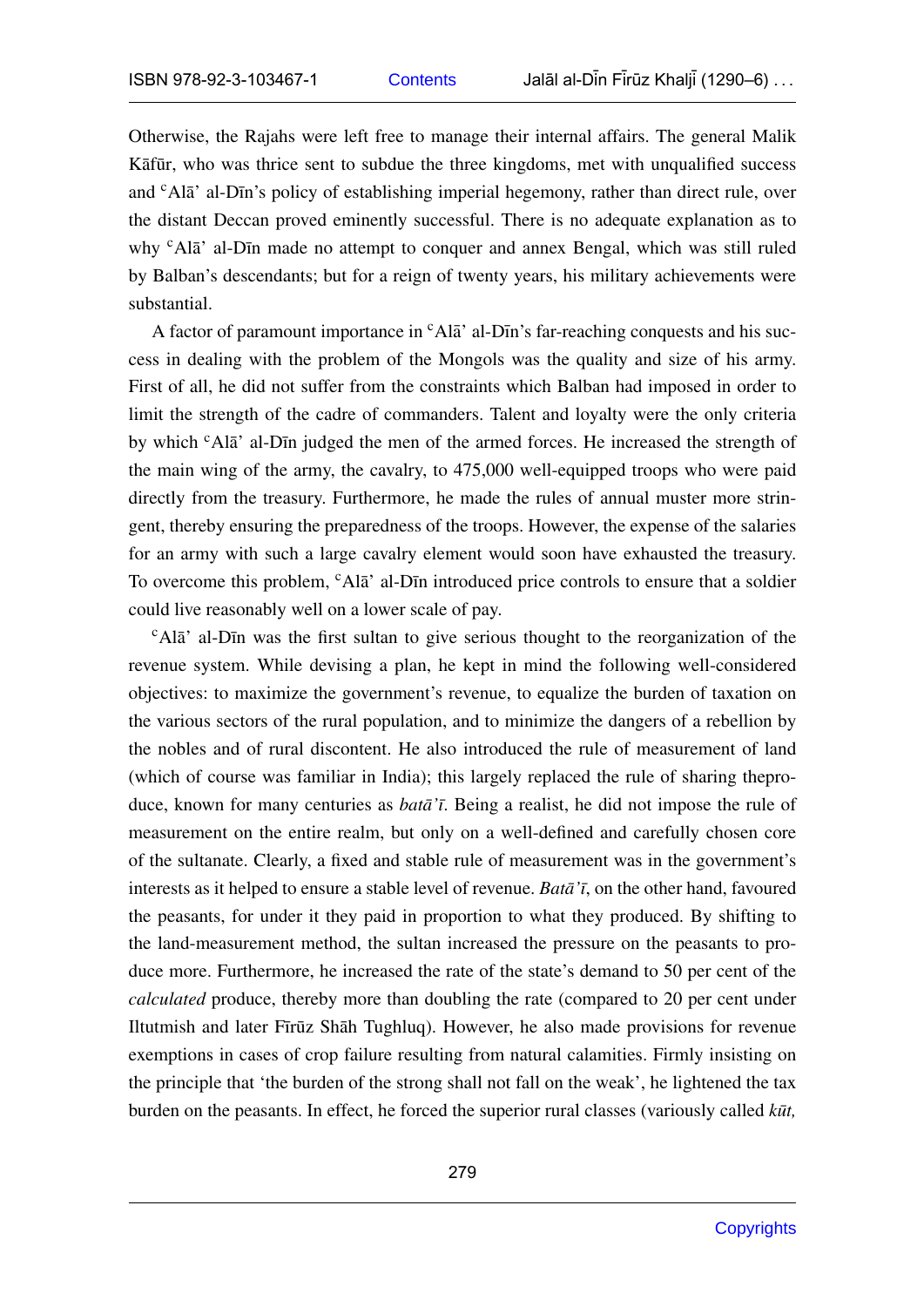*muqaddam* and *chaudhrt*) to pay their taxes themselves rather than pass the burden on to the peasantry. He also abolished all the tax exemptions that they had previously enjoyed. As a result, they were no longer in a position to oppress the peasantry at will. Thus although the peasants lost under  $c$ Al $\bar{a}$ ' al-D $\bar{n}$ , they also gained some advantages. The evidence is the fact that, during the two decades of the sultan's reign, no rebellion occurred in the rural areas.

 $c$ Al $\vec{a}$ ' al-Dīn's strong rule alone cannot, however, account for the absence of articulated discontent, but recorded cases of harsh treatment and punishment under his administration mostly refer to urban political rebels and corrupt administrators, and not to rural malcontents. In any case, the peasants were left enough of their produce to enable them to survive from one year to the next. The *muqta*<sup>c</sup>s (executive heads of provinces responsible for the collection of revenues) and the staff of the *dīwan-i wizarat* (revenue department) were, if found guilty of laxity or dishonesty in the fulfilment of their duties, treated with marked severity; even governors were not spared physical beatings. As a result, first, the collections became effective and regular; second, the lag between collections and deposits was reduced; and third, the village people were saved from the extortions of the revenue staff.

#### *IQTĀ*<sup>c</sup>S (ASSIGNMENTS OF LAND)

In lieu of salary, an assignment of land, or  $iq\bar{a}^c$  (sometimes simply a portion of the land revenue), was granted to state employees. It saved the administration from having to keep ready cash for the monthly salary payments, and substantially reduced the amount of paperwork. The sultans of Delhi prior to  $c$ Ala<sup>'</sup> al-D<sub>I</sub>n had followed this convenient and simple method. Its main disadvantage, however, was that it enabled the recipients of large *iqta*<sup>c</sup>s to gain extensive personal influence and thus become an impediment to the operation of state power. It also provided loopholes for recipients to enjoy the benefits of the *iqta*<sup>c</sup>s without fulfilling their obligations. <sup>c</sup>Ala<sup>'</sup> al-D<sub>In</sub> strongly disliked the system. Within five years of his accession, he issued orders for the withdrawal of *iqta<sup>c</sup>*s, as well as other grants, and their inclusion into *khalisa* (state-administered lands). This was a far-reaching change. Financial benefits aside, it increased the authority wielded by the state over the bureaucracy and the nobility. It seems, however, that the practice of giving  $iqt\bar{a}^c$ s was not completely abandoned, but was now restricted to special cases in which the sultan wanted to emphasize the executive authority of a minister who had been entrusted with an important and difficult task.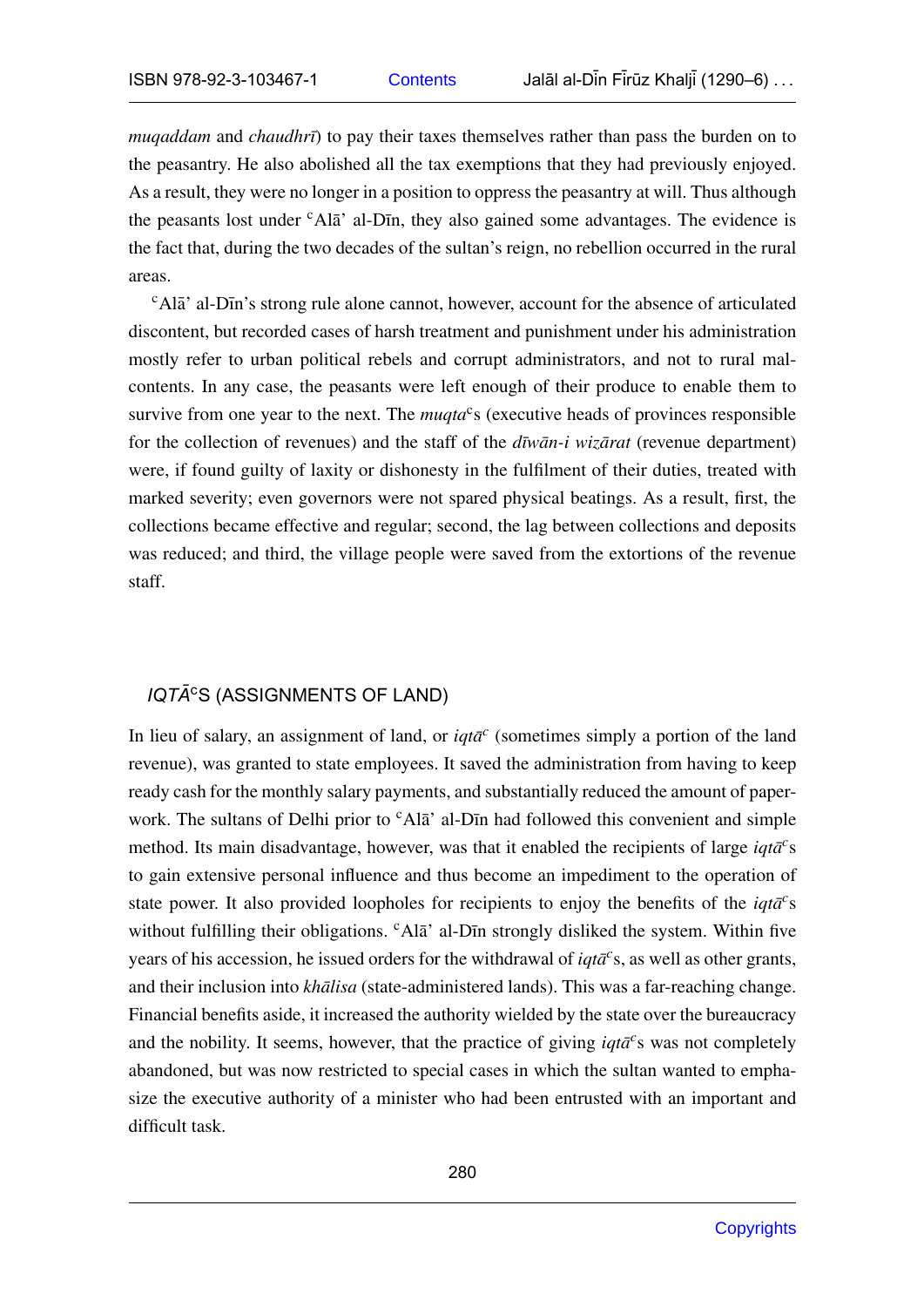#### MARKET-CONTROL REGULATIONS

One of  $c$ Al $\bar{a}$ ' al-D $\bar{n}$ 's most important measures – and one which has attracted a great deal of attention – was the control of prices. It was introduced for the purpose of employing a larger army on a lower scale of pay. Of all the requisites of the troops, the most important single item was food. It therefore constituted the first of the four sectors of price control. The prices of wheat and other commodities were fixed and elaborate arrangements were made to ensure adequate supplies in the markets and to maintain huge reserves. The other three sectors of price control were: (a) horses, ponies, cattle and slaves; (b) cloth and fruit; and (c) articles for domestic consumption and personal use.

The prices of the various items in the four sectors were not changed during the rest of the sultan's reign. Aside from the firmness of  $c$ Ala<sup>'</sup> al-D<sub>I</sub>n's administration, other features supported the system. First, prices were only fixed after very careful consideration and were generally reasonable. The price of the most important item, wheat, was fixed at 7-1/2 *j* $\frac{1}{2}$ *j* $\frac{1}{2}$ *f* $\frac{1}{2}$ *f* $\frac{1}{2}$ *f* $\frac{1}{2}$ *f* $\frac{1}{2}$ *f* $\frac{1}{2}$ *f* $\frac{1}{2}$ *f* $\frac{1}{2}$ *f* $\frac{1}{2}$ *f* $\frac{1}{2}$ *f* $\frac{1}{2}$ *f* $\frac{1}{2}$ *f* $\frac{1}{2}$ *f* $\frac{1}{2}$ *f* $\frac{1}{2}$ *f* $\frac{1}{2}$ *f* $\frac{1}{2}$ *f* $\frac$ Firuz Shah Tughluq towards the end of the fourteenth century, the price of wheat remained stable, ranging from 7 to 8 *jītals* per *man* (except during periods of famine). Second, in another controlled sector, we learn that prices were so fixed as to ensure a fair margin of profit for the producer/seller. Both these features, namely the approximation of the fixed price to the normal price and the allowance of profit to the producer, greatly contributed to the stability of  $c$ Ala<sup> $\cdot$ </sup> al-D<sub>I</sub>n's market-control arrangements. In addition, the sultan took care to ensure that the market was never short of supplies. During periods of scarcity, rationing was enforced. Through these devices, prices were kept steady at the fixed rate, even under famine conditions.  $c$ Ala<sup>'</sup> al-D<sub>I</sub>n also made sure to appoint men of honesty and impartiality to the *hisba* (market control) staff. Apart from the troops stationed in Delhi, the main beneficiaries of the system were men of modest income and of the lower salary group in the capital. This explains the concentration within Delhi of a large number of scholars, craftsmen and men of the various professions.

### Income levels among the ruling and scholarly élites

During the initial phase of conquest, large areas and entire provinces were assigned to the nobles, in order to collect revenue and consolidate the sultan's hold on the territory. The *muqta<sup>c</sup>* s (assignee-governors of these territories) tended to wield a wide range of powers. Iltutmish rectified the situation by bringing the provincial governors under the central authority and subjecting them to a certain financial control. But in general, the nobles continued to enjoy the benefits reaped from the  $iqt\bar{a}^c s$ . Out of the revenues collected from the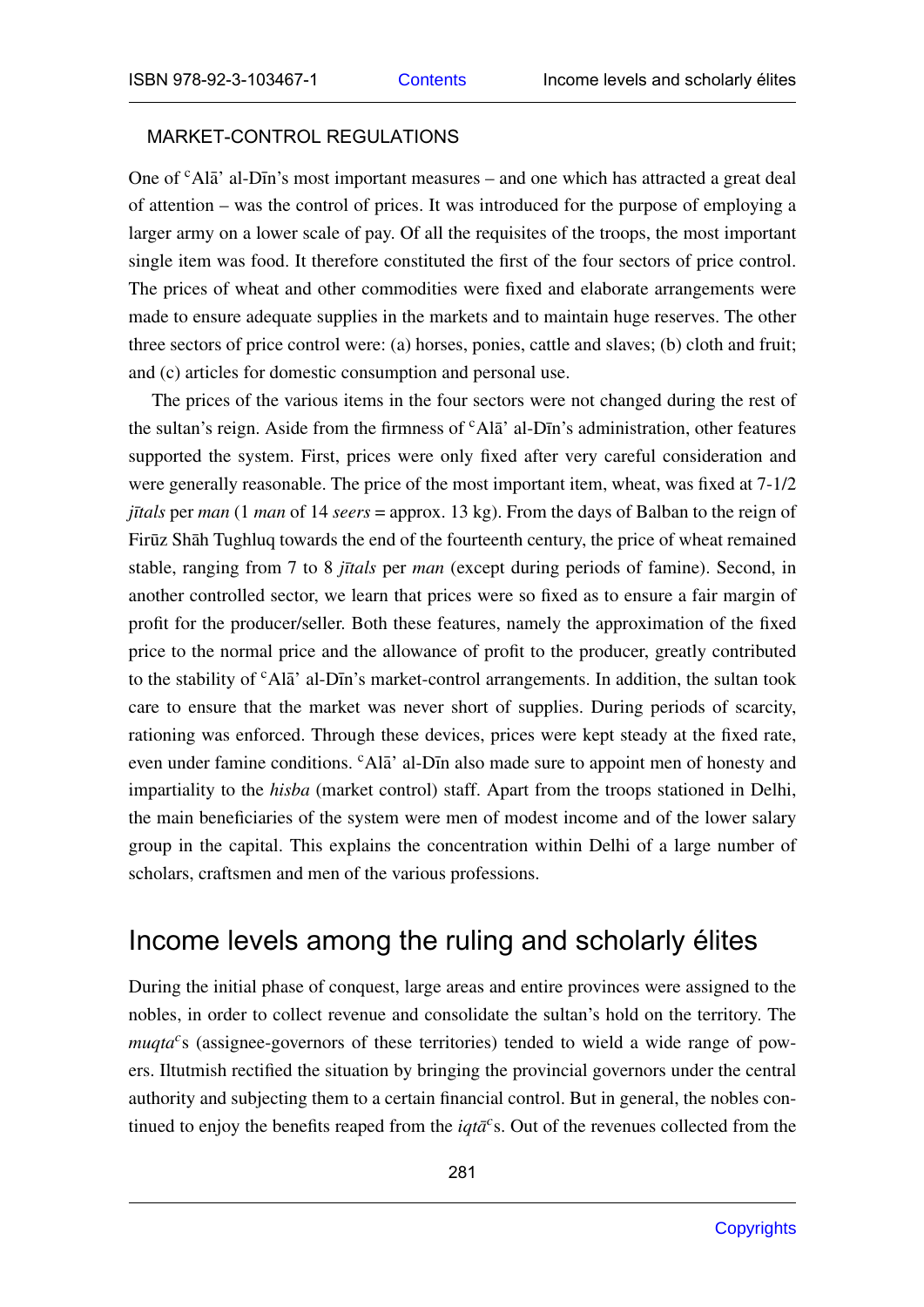territories assigned to him, the *muqta<sup>c</sup>* kept a portion for himself and his household, used another portion towards maintaining his contingent of troops and sent the balance (*fawadil*) to the central exchequer. The *muqta<sup>c</sup>* 's obligations included maintaining military contingents and placing them at the sultan's service when needed. By the time of  $c$ Al $\bar{a}$ ' al-D $\bar{n}$ Khaljī, the *muqta<sup>c</sup>*s had been made fully accountable to the central revenue department, and in general, the nobles were no longer given *iqta<sup>c</sup>s* but cash salaries. Subsequently, under the Tughluqids (see Part Two below), the system of *iqta<sup>c</sup>*s was revived, but some restrictions were introduced. The nobles lived in great luxury and style. They comprised three main grades: the Khans, who were paid 1 lac of *tankas*, the Maliks, who were paid 50–60,000 *tankas*, and the amirs, who received 30–40,000 *tankas.* At the beginning of the thirteenth century, even soldiers (called *iqta<sup>c</sup>*-dars) were given *iqta<sup>c</sup>*s; but when it was found that they converted the land into *milk* (private property), the practice was gradually discontinued. Payment to *culama*<sup> $\alpha$ </sup> and *mashavikh* was made in various forms: regular stipends, assignments of 'dead land brought to life', assignments of cultivable land and assignments on the *jizya* (poll tax on non-Muslims) of a particular locality. Land not given in assignment and reserved for the state treasury was known as *khalisa*. Specific amounts of land were assigned for the sultan's personal and household needs, but were not treated as royal property.

### Agrarian conditions in the fourteenth century

The evolution of agrarian conditions during the thirteenth century and the agrarian reforms of <sup>c</sup>Ala<sup>\*</sup> al-D<sub>I</sub>n Khaljī have already been noted. Ghiyath al-D<sub>I</sub>n Tughluq (1320–5) reverted to the 'produce-sharing' method which, as noted earlier, favoured the peasantry. He lowered the rate of state revenue demand and abolished several agrarian excesses. He mitigated the harshness of  ${}^cA\overline{a}$  al-D<sub>I</sub>n's measures concerning the *kuts*, the *mugaddams* and the *muqta<sup>c</sup>* s. His short reign probably brought considerable relief to the rural population. The impact of Muhammad b. Tughluq's (1325–51) experiments with the agrarian economy, such as the sudden increase of the rate demanded in the Do'ab, the rotation of crops and the granting of loans to the peasants, was lost in the plethora of revolts; in the agrarian sector, as in other sectors, Muhammad b. Tughluq left only confusion and anarchy. It took Firūz Shāh Tughluq  $(1351–88)$  six years to survey the entire land and prepare new estimates of revenue. He too decided to adhere to the 'produce-sharing' method. By making a substantial addition to the water supply through canals and innumerable wells, he made an enormous contribution to gardens and cultivable land and thus ensured a substantial increase in the supply of cereals and fruit.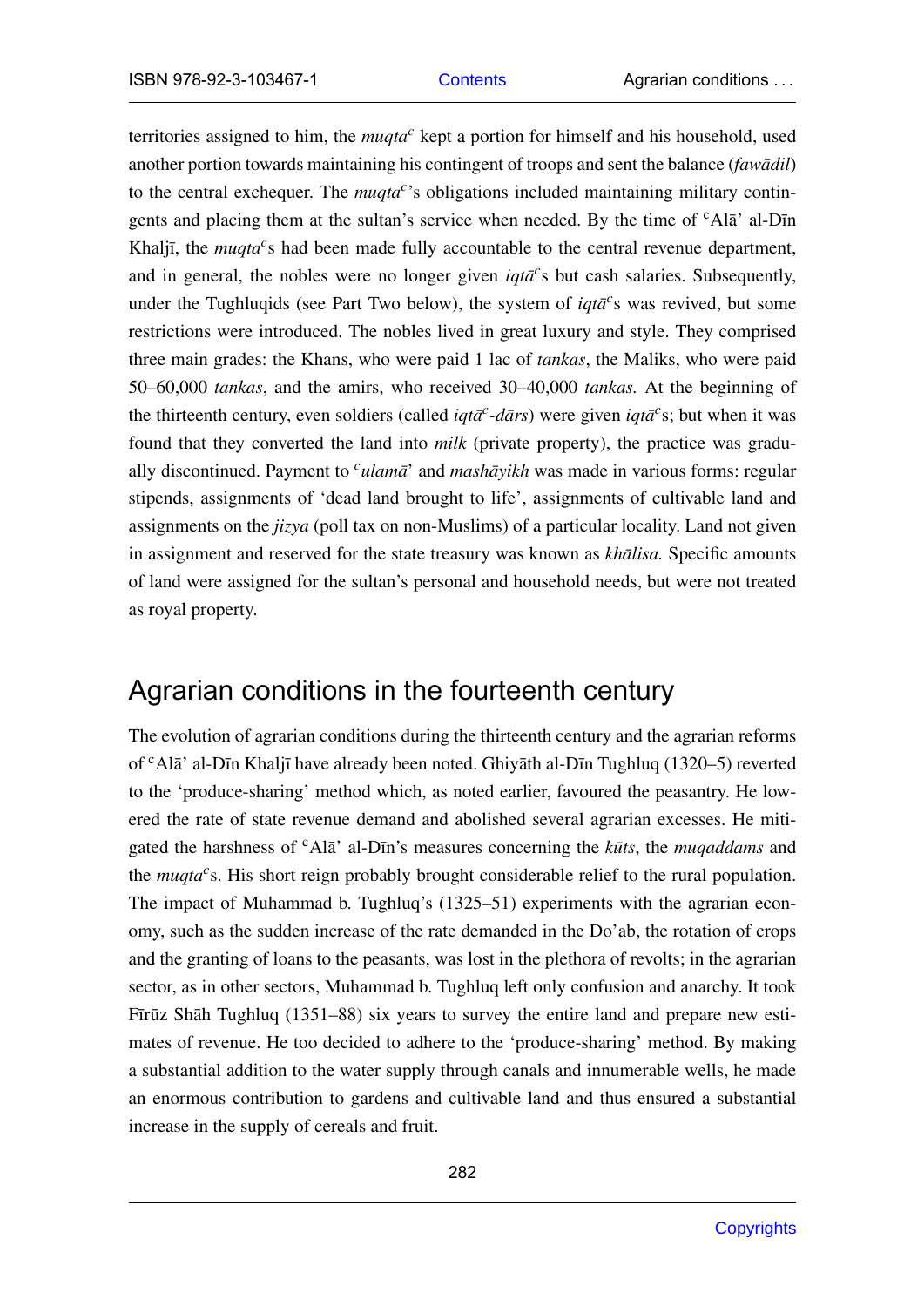Firuz Shah made extensive assignments to the nobility, officers, and men and institutions of learning and piety; these inevitably diminished the *khalisa* lands, thereby weakening the state financially. The impression of overall prosperity – in which the village peasants were also beneficiaries – is due to the notable and sustained increase in production and to the long period of general peace. At the same time, it was also a period of lax administration, during which nobles and officers would misappropriate public funds, fail to pay dues and thus become rich and powerful at the expense of the state.

### The political structure of the state

Dynastic monarchy was a structure with which Indians had long been familiar. From 1210, when the Delhi Sultanate was formally founded, the sultans steadily gathered more and more powers; it can fairly be stated that a sultan was generally a more powerful ruler than a Hindu ruler of earlier centuries. The process reached its climax under <sup>c</sup>Ala<sup>'</sup> al-D<sub>In</sub> Khaljī, who effectively controlled the empire and ran it as if it were a village. Muhammad b. Tughluq, however, went too far and suffered a set-back.

The sultan was assisted by a body of ministers who managed their respective departments under royal orders. The most important departments were those of religion and justice, of the army, of the intelligence service and the imperial post, and of finance and revenue, which was looked after by the most important minister, the vizier. For administrative purposes, the sultanate was divided into provinces, with the executive head of each province serving as governor. His powers were considerable, yet limited by the central government, especially in financial matters. When the government at Delhi was weak, the governors, especially those of the distant provinces, tended to assume more powers and run their provinces autonomously; some were tempted to declare independence. Depending upon the circumstances, a rebel governor might face the gallows or become the founder of a new provincial dynasty.

### Social and economic developments in the fourteenth century: urbanization, crafts, etc.

The trend towards urbanization, which had begun in the thirteenth century, continued apace during the following century. Both the state chronicles and the accounts of foreign visitors such as the Moroccan  $\epsilon \bar{\alpha}$ *lim* (scholar) and traveller Ibn Battuta confirm this. Two interesting pieces of evidence are the constantly increasing size of the congregational mosques and the organization of regular transportation into the city of Delhi, with fixed charges from and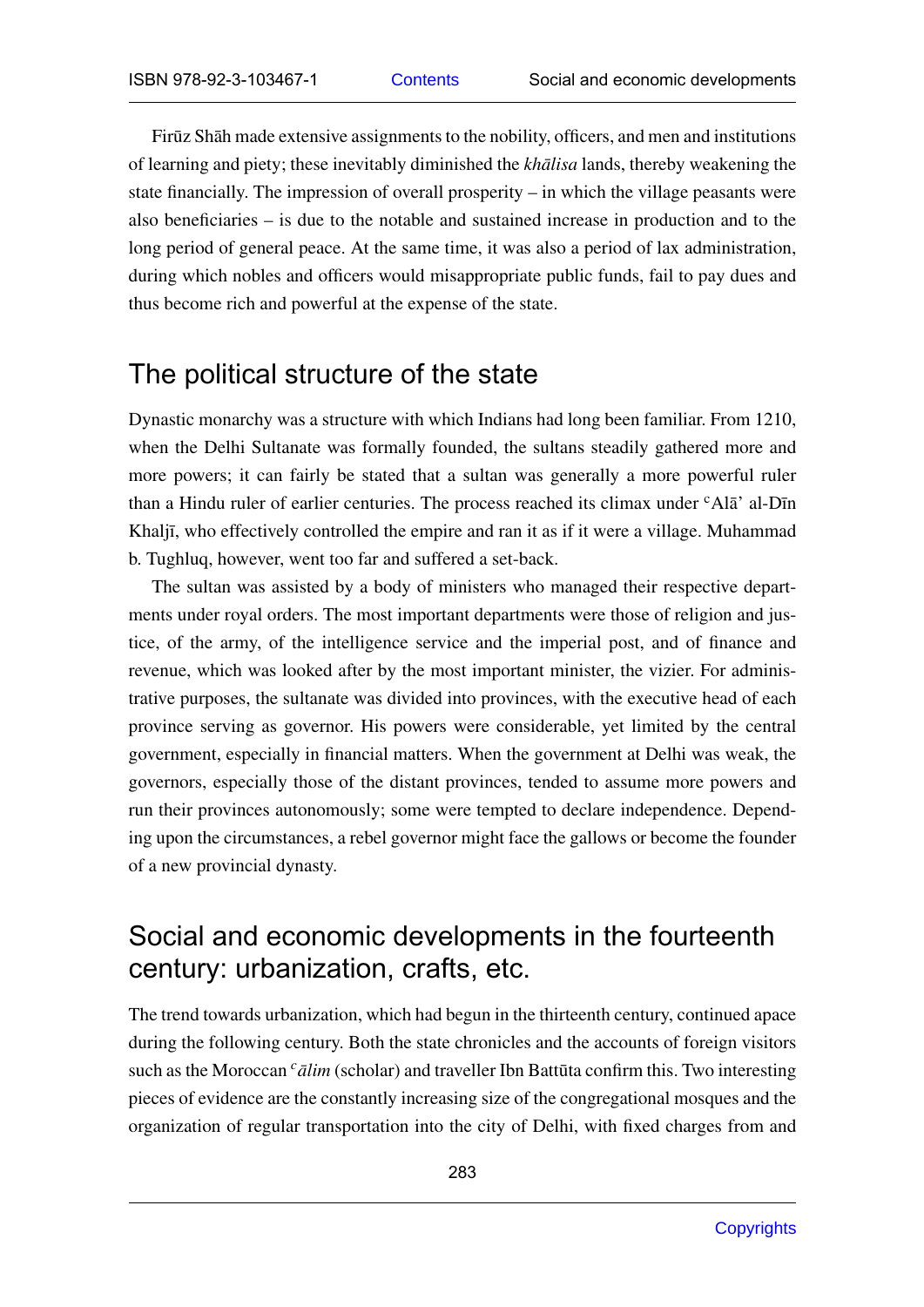to various points; the latter indicate the growth in the size of the city. Ibn Battuta declared that Delhi was the largest city not only in India, but in the entire Islamic East.

The increase in population and the growth of a large number of cities led to the development and diversification of industries and crafts. Of particular importance were cotton fabrics, silken stuffs, carpets, woollens, ironware, leatherware and sugar-making. Indian hardware achieved great fame, producing damascened steel which had a worldwide reputation. Many other industries and crafts are mentioned in the context of the royal workshops or of the taxes imposed on the industries. The scale of diversification of food production can be grasped from Ibn Fadl Allah's *Masalik al-absar*, with its mention of 21 varieties of rice and 65 varieties of sweets. In trade and commerce, the most notable groups were the *karwāniyān* (banjāras), who distributed large quantities of grain all over the land and are continually mentioned in chronicles and in Am<del><u>I</u></del>r Khusraw's historical *mathnawīs*. The merchants, especially the famous Multani merchants, who were concerned with internal as well as foreign trade, also played an important role. They organized the import of fine cloth for <sup>c</sup>Ala<sup>'</sup> al-D<sub>I</sub>n's Saray-i <sup>c</sup>Adl market. The *sahas* (bankers), the Multani moneylenders and the *sarrafs* (money-changers) provided banking services which greatly facilitated commercial transactions in the country. The increased pace of production led to certain technological advances. The introduction of the cotton-carder's bow and the spinning wheel, for example, contributed to the expansion of the textile industry. The introduction of the true arch, dome and vault facilitated the construction of large buildings; Diya<sup>†</sup> al-Dīn Baranī mentions that <sup>c</sup>Alā' al-Dīn Khaljā employed as many as 70,000 craftsmen for the construction of his buildings.

### Part Two

### THE DELHI SULTANATE, 1316–1526

(*C. E. Bosworth*)

## The Tughluqids (1320–1412)

With the murder of Qutb al-D<sub>ID</sub> Mubarak Shah in 1320, the line of the Khalji sultans of Delhi came to an end, and his assassin, his Hindu convert slave Khusraw Khan Barwari,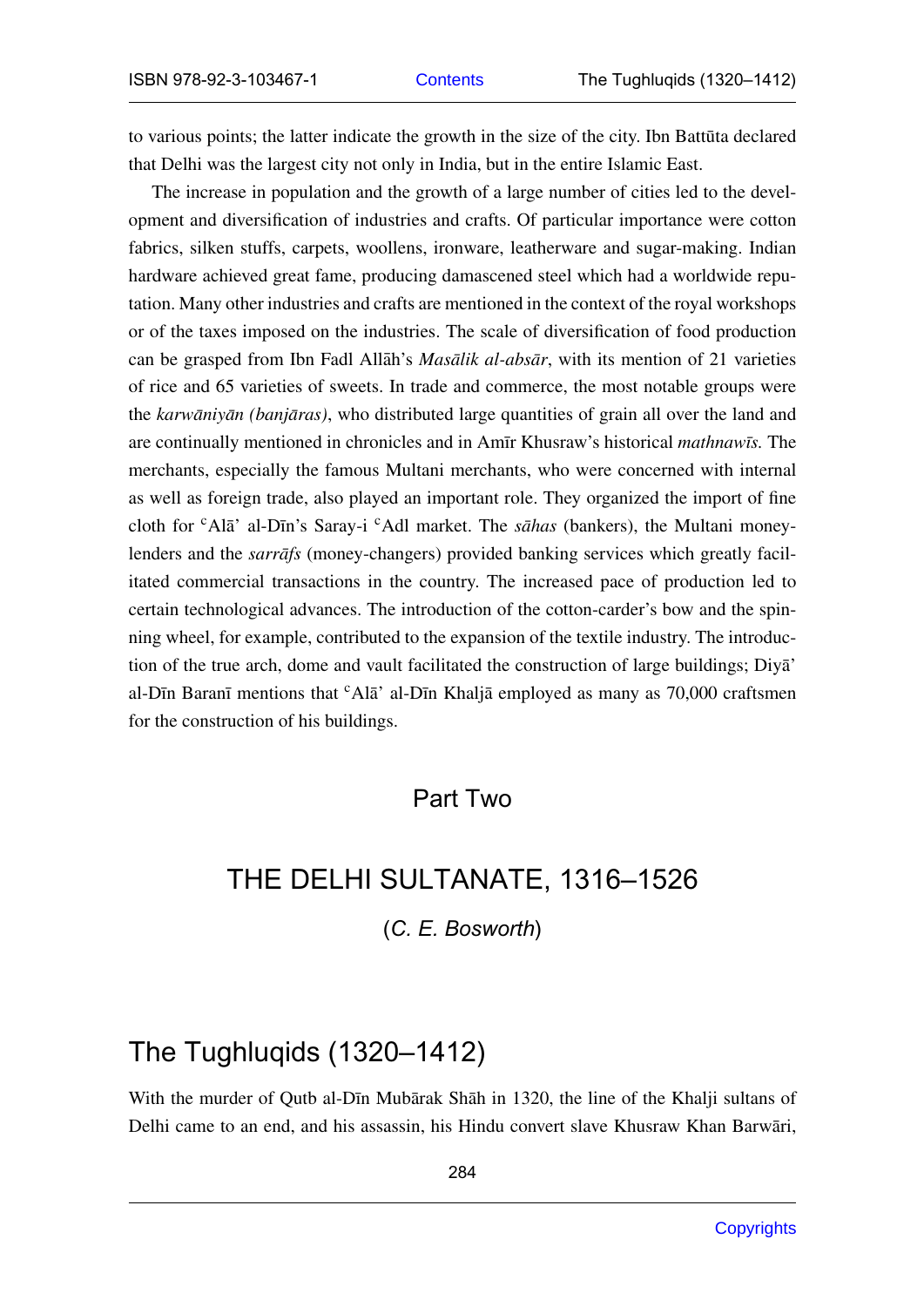ascended the throne as Sultan Nāsir al-Dīn. But his reign was cut short by the rebellion of Ghazi Malik Tughluq, governor of Dipalpur in Panjab, who had risen to prominence ¯ under the Khaljis, utilizing resentment against the ascendancy of the Hindus in the state under Khusraw Khan: in 1320 Nāsir al-Dīn was defeated and killed by Ghāzi Malik, who ascended the throne as Ghiyath al-D $\overline{u}$  (1320–5). The line of sultans which he inaugurated is conveniently referred to as the Tughluqids, although Tughluq was almost certainly a personal name of Ghazī Malik rather than a Turkish ethnic or tribal name.<sup>1</sup>

Ghiyath al-D in thus came to power posing as the saviour of the faith from Hindu threats to subvert Islam, although Nāsir al-Dīn's failure had stemmed from his personal incapacity to rule rather than from outraged Islamic sentiment. Hence Diya<sup>'</sup> al-D<sub>In</sub> Baran<del>ī</del> presents Ghiyāth al-Dīn as the paragon of Islamic rulers,<sup>2</sup> although the Sufi hagiographic tradition is less enthusiastic because of the new ruler's differences with the Chishtī mystic Nizām al-Dīn Awliyā'.<sup>3</sup> Ghiyāth al-Dīn's main tasks were to restore internal order and to pull together the empire after the financial chaos and the centrifugal administrative forces at work during the previous reign. These he achieved by recovering land grants (*iqtā*<sup>c</sup>s, or *jāgīrs*) which had been lavishly distributed by his predecessor, by campaigning against the Hindu rulers of Orissa and Macbar (Madura) (this last province conquered in 1323) and by securing the vassalage of the Muslim sultanate of Bengal in 1324. Thus on his death in 1325, the sultanate had been once more consolidated and its frontiers extended considerably beyond those of Khalji times.<sup>4</sup>

Ghiyath al-Dīn's son, Muhammad b. Tughluq (1325–51), consummated this work of consolidation and expansion during his long reign, and under him the Delhi Sultanate reached its greatest extent; his reign marks a watershed in the history of the sultanate. He is certainly one of the great figures of medieval Indo-Muslim history, yet Professor K. A. Nizami has written of him:

His reign of twenty-six years is a fascinating but tragic story of schemes and projects correctly conceived, badly executed and disastrously abandoned. His ingenious mind was as quick in formulating new plans as it was slow in understanding the psychology of the people. He could never establish that rapport and mutual understanding with his subjects, which was so necessary for the implementation of his schemes.<sup>5</sup>

Historians such as <sup>c</sup>Isāmī and Baranī adopted hostile attitudes to him and stigmatized him as an impractical visionary. Yet Muhammad was in fact a vigorous commander and man of

- $3$  Habib and Nizami, 1970, p. 482.
- 4 Ibid., pp. 460–83.

<sup>&</sup>lt;sup>1</sup> Habib and Nizami,  $1970$ , p. 460.

<sup>2</sup> Hardy, 1960, pp. 35–6.

<sup>5</sup> Ibid., p. 484.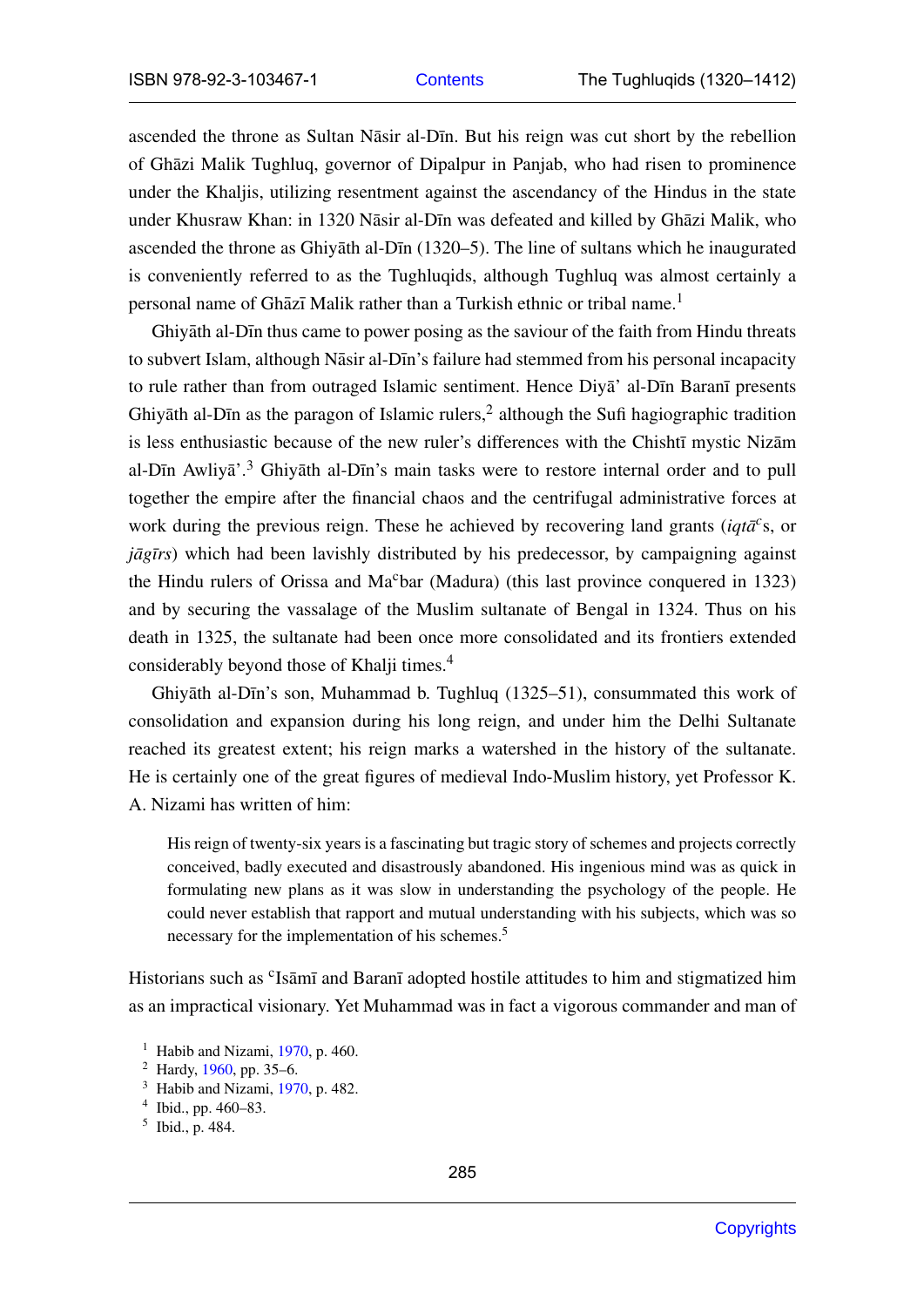action.<sup>6</sup> In 1327 he embarked on one of his most controversial and innovatory actions, the founding of a second capital of the sultanate in Deogir, renamed Dawlatabad, in the northern Deccan (near modern Awrangabad in Maharashtra province), in which many members of the Muslim administrative and religious élites of Delhi were willy-nilly resettled. In this way Muhammad parted company with the Khalji policy of exercising suzerainty over the Deccan from outside, and, from this new military base, he apparently planned a more activist policy within the Deccan. Whether this was his express intention or not, the policy speedily proved a failure and the division of central authority within the sultanate has been criticized by later historians as having had, in the longer term, an adverse effect on the sultanate's unity and effectiveness.<sup>7</sup>

Soon after Muhammad's accession, the Tughluqid army raided Peshawar and the mountains beyond, but had to retire because of the lack of food and fodder there. It seems to have been this raid which in c. 1329–30 provoked the last major invasion of India by the Chaghatayids, whose territories in the North-West Frontier region and eastern Afghanistan had just been threatened. Under their Tarmashīrīn Khan, the Mongol forces entered Panjab and reached the Jumna. Peace was made, but Muhammad seems to have entertained the grand design of attacking the Chaghatayids in 'Khurasan', a vague term in Indo-Muslim usage of the times. Barani speaks of a campaign against the 'Qarach  $\bar{a}$ l mountains', which has often been taken to refer to the Himalayan regions of Garwhal and Kumaon but which might well refer to Kashmir, at that time considered to be within the Chaghayatid sphere of influence; the venture was, at all events, unsuccessful. One side-effect of Muhammad's policy *vis-à-vis* the Chaghatayids was that his realm became a haven for many Turco-Mongol chiefs and soldiers fleeing from Tarmashīrīn's strongly anti-Muslim measures within the Khanate, and contingents of Turco-Mongols appeared in the Tughluqid army later in his reign.<sup>8</sup>

After a certain number of successes, however, a reaction set in and in the latter part of his reign, Muhammad had to deal with no fewer than twenty-two rebellions in different parts of the empire. These involved the permanent loss to the sultanate of several provinces. Bengal and Ma<sup>c</sup>bar (Madura) regained their independence; Multan, Sind and Gujarat were disaffected; above all, the new policy towards the Deccan clearly failed when  $c$ Ala<sup> $\cdot$ </sup> al-D<sub>I</sub>n Hasan Bahman Shah constituted the Bahmanid sultanate there after 1347. Hence at

<sup>6</sup> Hardy, 1960, pp. 36–9.

 $^7$  Habib and Nizami, 1970, pp. 506–15.

<sup>8</sup> A. Ahmad, 1964, pp. 17–19; Habib and Nizami, 1970, pp. 498–500; Jackson, 1975.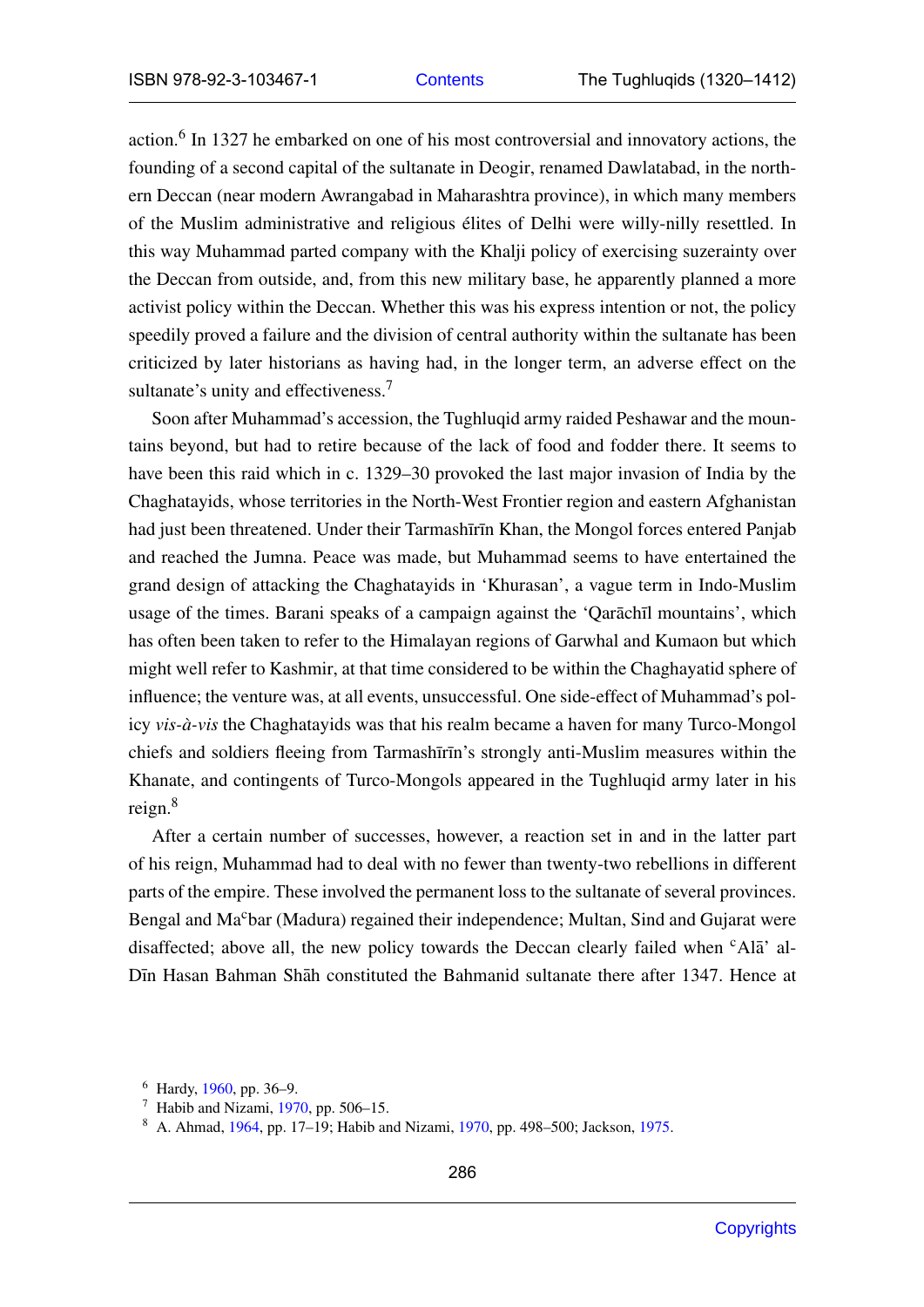Muhammad's death, the sultan of Delhi possessed no authority in central and southern India beyond the Vindhya range.<sup>9</sup>

The causes of this decline are various. Muhammad had clearly aroused discontent in the state by his policy of opening the doors of the army and the administration to new sectors of talent. In pursuit of this broadening of his power base, he did, as mentioned above, encourage dissident Mongol amirs to come to his court. He further admitted converts from Hinduism – as of course had his predecessors – and this was resented by the old Muslim Turkish families and by the *<sup>c</sup>ulama¯*', both classes ever jealous of their own positions and interests. The sultan's policy of attracting strangers to India and of honouring them for their capabilities was approved by Ibn Battūta (mentioned above), who reached India in 1333 and the Delhi court in the following year (as an outsider himself, he benefited greatly from it).<sup>10</sup> Muhammad was keen to establish links with the <sup>c</sup>Abbasid fainéant caliphs now living in Cairo under the tutelage of the Mamluks, receiving their emissaries and placing their names on his coins, presumably in the hope of strengthening the aura of Islamic legitimacy for his rule; but the caliphate was by this time such a pale and ineffectual shadow of its former self that <sup>c</sup>Abbasid approval does not seem to have brought Muhammad any tangible benefits in the eyes of his contemporaries. $11$ 

Of more immediate damage to Muhammad's image as a divinely mandated ruler were, first, his strained relations with the religious classes of India (although the accounts by contemporary chroniclers of a decline in religious life at Delhi as a consequence of the move to Dawlatabad are clearly much exaggerated) and, second, his general reputation as a stern, even bloodthirsty ruler, whose anger and violence did not spare recalcitrant religious scholars and Sufis – as Ibn Battūta notes in a fair-sized list of those executed by the sultan.<sup>12</sup> But Muhammad's attempts to encourage agriculture, especially in the wake of a disastrous famine in the Delhi– Do'ab region in 1335–6, to reform the coinage by introducing a low-denomination copper and brass coinage (perhaps in response to heavy drains of precious metal resulting from military campaigning and/or to some economic crisis not made explicit in the sources)<sup>13</sup> and to establish a secure base for the Islamization of the Deccan at Dawlatabad show him as a man of some vision who was trying to follow a

<sup>&</sup>lt;sup>9</sup> Habib and Nizami, 1970, pp. 523–37.

 $10$  Habib and Nizami, 1970, pp. 562–5; Ibn Battūta, 1971, p. 671; Nizami, 1985, pp. 115–20; Siddiqui, 1992, pp. 27–8.

 $11$  Qureshi, 1958, pp. 33–6; A. Ahmad, 1964, pp. 8–9; Habib and Nizami, 1970, pp. 537–8; Ibn Battūta, 1971, pp. 679–82.

 $12$  Ibn Battūta, 1971, pp. 695–706; Nizami, 1985, pp. 200–1.

<sup>13</sup> Brown, 1922; Wright, 1936; Habib and Nizami, 1970, pp. 515–19.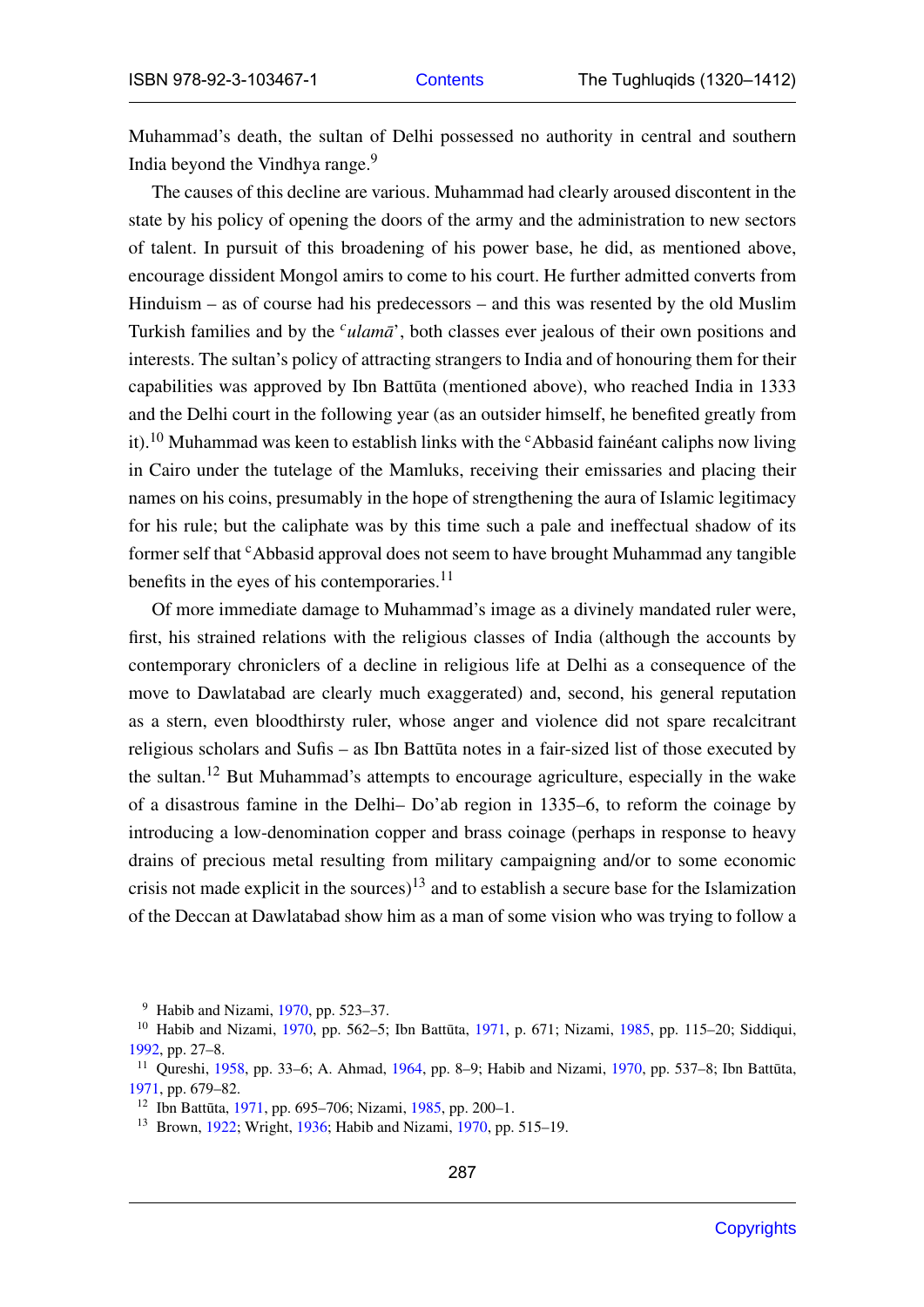coherent policy but was held back by inadequate resources, refractory human material and personal failings.<sup>14</sup>

Muhammad's nephew Fīrūz Shāh (1351–88) had a more pacific and conciliatory temperament and his thirty-seven-year reign gave India a period of general relaxation and peace after the storm and stress of Muhammad b. Tughluq's reign. This newfound tranquillity was signalled by the prohibition, on Fīrūz Shāh's accession, of what Baranī calls *siyasat*, *i.e.* the infliction of harsh punishments and torture which the severe and bloodthirsty Muhammad had used with such abandon as instruments of state policy.<sup>15</sup>

The new sultan was nevertheless by no means averse to military glory and success, and aimed at restoring the control lost by Delhi over the provinces. Unfortunately, he lacked military skill and the ruthlessness required of a great commander. His two invasions of Bengal (in 1353–4 and 1359–61) gained virtually nothing. He attacked Hindu rulers in Orissa and at Nagarkot-Kangra and led a long and costly campaign against the Samma chiefs of Thatta on the Indus and lower Sind and against Gujarat (in 1365–7), asserting the suzerainty of Delhi there; but the whole enterprise was later regretted by the sultan for the losses in manpower and treasure involved. An invitation from discontented elements in the Bahmanid sultanate to intervene in the Deccan was, on the advice of the sultan's veteran vizier, the Khān-i Jahān Maqbūl, wisely refused and Fīrūz Shāh henceforth abstained from military adventures.<sup>16</sup>

In general, Firuz Shah showed himself more concerned with the arts of peace, and this inevitably led to a decline in the organization and fighting qualities of the army during the last twenty years or so of his reign. Much of the army's preparedness and military effectiveness had rested on the periodic reviews (*card*) of the cavalry, their weapons and their mounts by the official entitled the *rāwat-i* <sup>*c*</sup> ard. The standards attained were recorded in the registers of the  $d\bar{w}$ *an-i* <sup>*c*</sup> ard (military department) of the administration; it was on the basis of performance on these occasions that salaries and allowances were issued.<sup>17</sup> The system had been rigorously upheld by such sultans as  $c$ Al $\bar{a}$ ' al-D $\bar{n}$  Khalj $\bar{i}$ , Qutb al-D<sub>In</sub> Mubarak Shah and Muhammad b. Tughluq, when military efficiency had been the criterion for financial rewards. Firūz Shāh, however, granted extensive hereditary *iqtā<sup>c</sup>*s to the army commanders rather than paying them in cash, a reversal of previous practice; and since the troops now collected their salaries directly from the cultivators, the door was open to extortion, oppression and corruption throughout the countryside, as the state could no longer threaten to withhold salaries in the case of military unpreparedness or inadequate

<sup>&</sup>lt;sup>14</sup> See on his reign in general, Husain, 1938.

<sup>15</sup> Hardy, 1960, pp. 37–8; Habib and Nizami, 1970, pp. 576–7.

<sup>&</sup>lt;sup>16</sup> Habib and Nizami, 1970, pp. 562–600.

<sup>17</sup> Qureshi, 1958, pp. 136 et seq.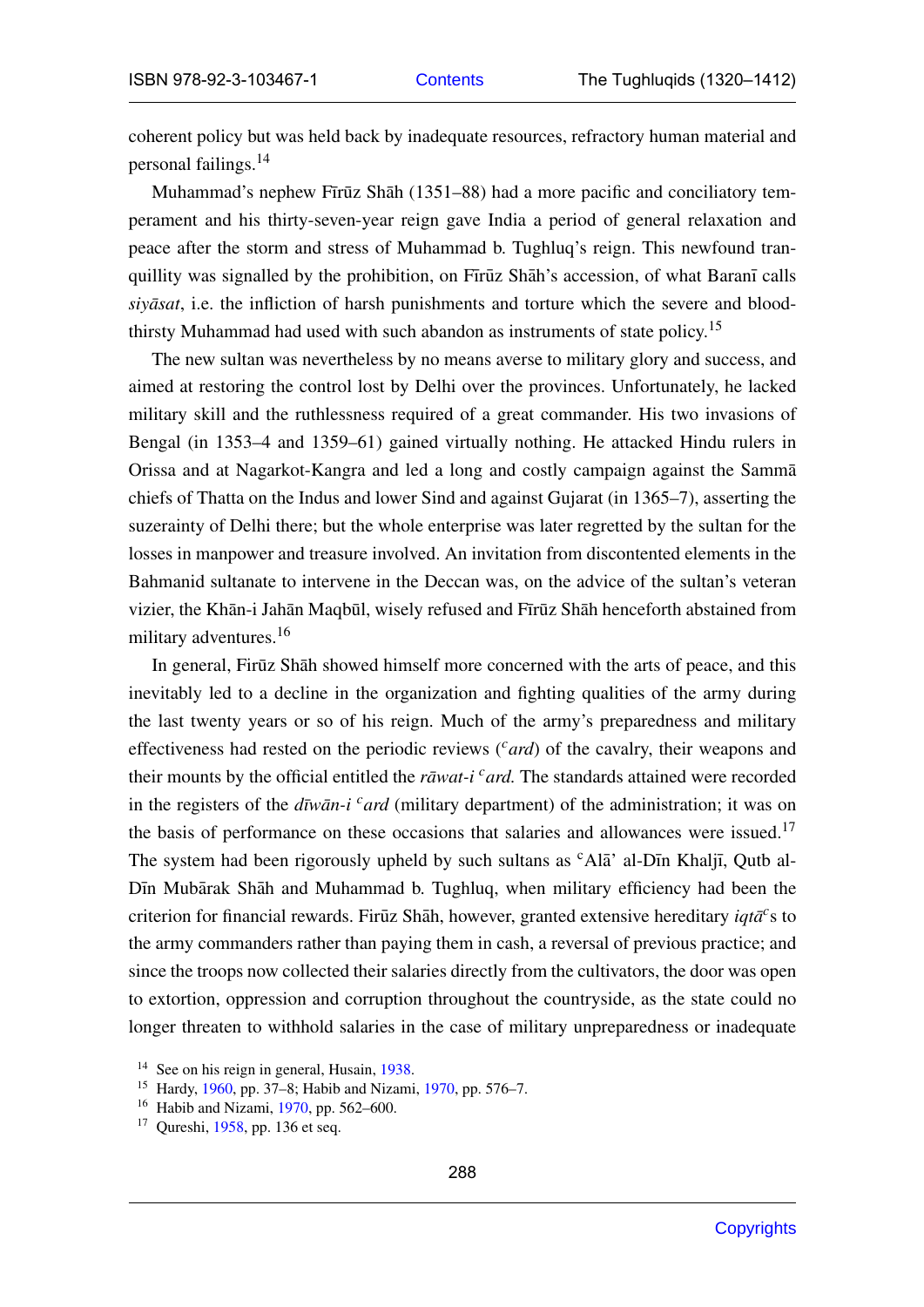training.<sup>18</sup> The sultan, meanwhile, buttressed his personal authority by the acquisition of a large body of personal slaves, the *bandagan-i Fīrūz-Shāhī*: their numbers stationed in the capital and in the provinces were implausibly put by <sup>c</sup>Afifi at  $180,000$ .<sup>19</sup> It is true that the more deleterious effects of the new trends in military organization and payment were delayed by the abilities of Fīrūz Shāh's ministers, who included men of high calibre such as the two Khān-i Jahāns, father and son, and <sup>c</sup>Ayn-i Māhrū.

The adverse effects of the new system took time fully to emerge. It was only after Firūz Shah's death in 1388 that it became apparent that the decay of a highly trained, centrally paid, salaried army meant that assignees of lands often had inadequate military force with which to collect the revenues from their *iqta<sup>c</sup>*s in the face of rebellious provincial governors, recalcitrant Hindu chiefs, and others. For the same reason, the central administration in Delhi could not collect its own share of the *iqta<sup>c</sup>*s, that proportion which was kept back from the assignees for the expenses of running the state. Hence when the Turco-Mongol conqueror Timur (Tamerlane) appeared in India from Central Asia a decade after Fīrūz Shah's death, the Delhi Sultanate's military and financial resources were totally inadequate ¯ for opposing him.

Firūz Shāh's relaxation of central control in several spheres of state activity, and his amelioration of the harsh and oppressive policies of the preceding reign, were meritorious measures, although one consequence of them seems to have been a spread of corruption in the administration once fears of draconian punishment had disappeared. In religion, the sultan held strictly orthodox Sunni views. He deferred to the <sup>*c*</sup>*ulama*'; he was the last Delhi sultan to receive formal investiture from the puppet <sup>c</sup>Abbasid caliph in Cairo; he destroyed newly erected Hindu temples; he persecuted the extremist Shi<sup>c</sup>ites and the Isma<sup>c</sup>ilis; he exacted the *jizya*, albeit at a low rate, from Brahmans, hitherto exempt; and he abolished *mukūs* (pl. of *maks*; non- Qur'anic taxes), although it is reasonable to assume that, as had always happened on previous occasions when these were abolished, the state soon found itself unable to do without the revenue and the old taxes and abuses crept back in.<sup>20</sup>

The sultan's pacific policies may have brought some beneficial results for the masses of the population, if only because of the decreased need to finance military campaigns. Whether the price of provisions remained stable and affordable during his reign has been disputed by modern historians; prices were certainly much higher than they had been in, for example, <sup>c</sup>Ala<sup>'</sup> al-D<sub>I</sub>n Khaljī's time half a century or so before (see Part One above). It

<sup>18</sup> Habib and Nizami, 1970, pp. 579–81.

 $19$  Ibid., pp. 600–1, 619.

<sup>20</sup> Qureshi, 1958, pp. 36–7, 129–30, 244–7; A. Ahmad, 1964, pp. 9–10; Habib and Nizami, 1970, pp. 578–9, 609–12.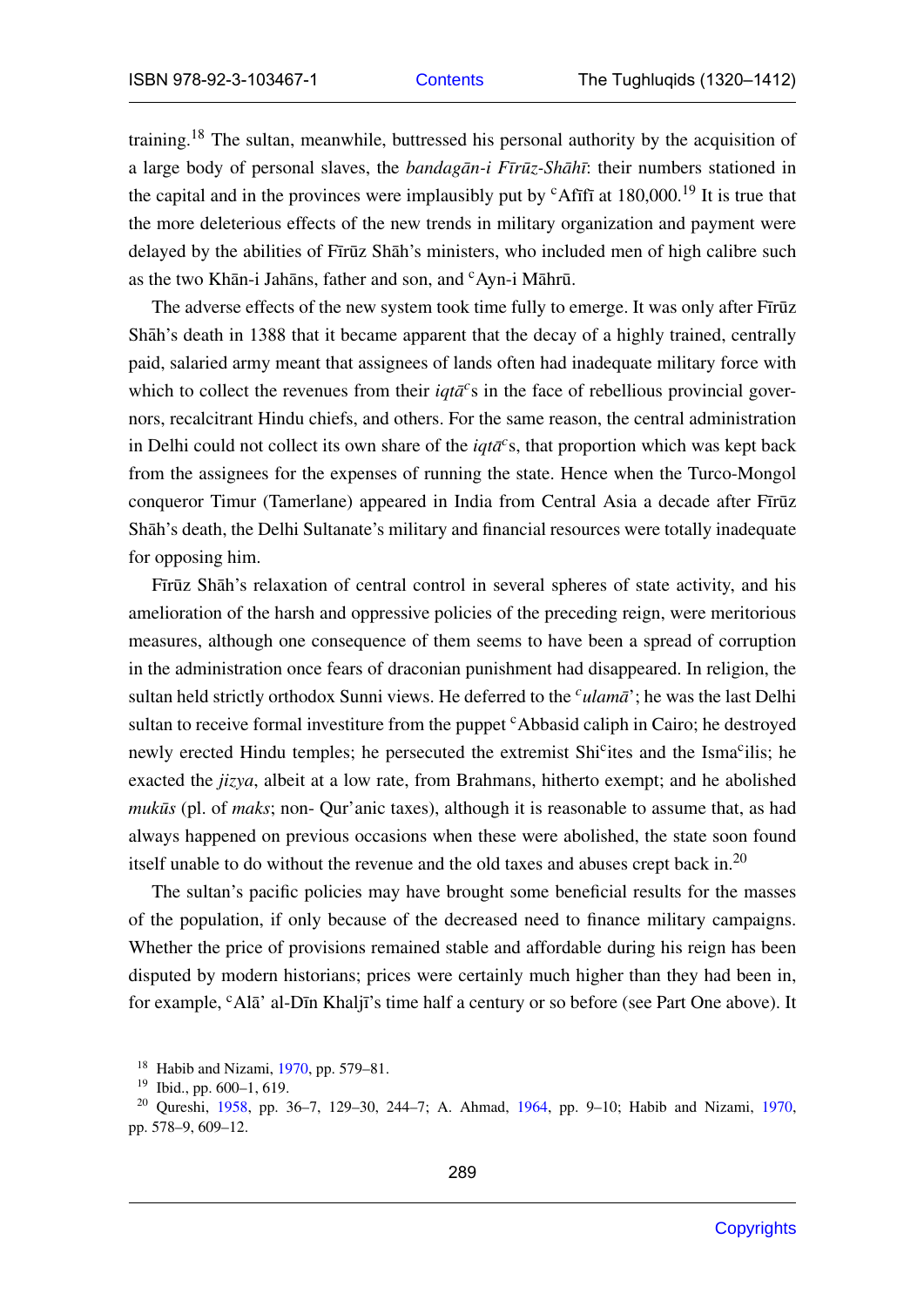was as a builder of public buildings and endower of charitable institutions that the sultan achieved particular fame. Around Delhi, he laid out many gardens and orchards, and within the city he completed a Friday mosque and the Madrasa-yi Fīrūz-Shāhī in 1352, as well as a Sufi *khānaqāh*-cum-*madrasa* (convent-cum-college) for the noted Sayyid Najm al-Dīn Samarqandī. In 1359 Fīrūz Shāh founded the city of Jawnpur, possibly named after his kinsman Muhammad b. Tughluq's pre-accession title of Jawna Khan, and he further built a new city in the Delhi district, named Firuzabad after himself; it did not, however, survive the Timurid onslaught soon afterwards.<sup>21</sup>

After Fīrūz Shāh's death in 1388, the remaining twenty-five years of Tughluqid rule were filled with a series of ephemeral sultans; none save one of the last, Nasir al-D<sub>ID</sub> Mahmūd Shāh II (1394–5; 1399–1412) ruled for more than two or three years. Thesultanate was, in fact, in a state of disintegration, racked by disputes over the succession and the allocation of power; thus in 1395 Mahmud Shah II was ruling in Delhi while his rival, Nāsir al-Dīn Nusrat Shāh (like Mahmūd Shāh a grandson of Fīrūz Shāh), held power at Firuzabad. By this time, many of the *muqta<sup>c</sup>* s had achieved virtual independence. The Bahmanid sultanate had flourished under its able second ruler, Muhammad Shah I (1358–75), and his successors. The Hindu ruler of Vijayanagar in the south-eastern tip of the Deccan had already succeeded in extinguishing the petty Muslim principality of Ma<sup>c</sup>bar (Madura) soon after 1378. The governor of Malwa in central India, Hasan Dil<del>awar</del> Khan, ceased to forward any tribute to Delhi after 1392. He sheltered the fugitive Tughluqid sultan Mahmud Shah II when Timur invaded India in 1398, but in 1401 proclaimed his independence, thus inaugurating the powerful sultanate of Malwa, based on its capital Mandu, which was to endure for over a century until conquered by the sultans of Gujarat. In Jawnpur, the eunuch commander of the sultanate, Malik Sarwar, who already held the title of *sultān al-skarq* (Ruler of the East), was in 1394 sent to Jawnpur to quell disaffected Hindus there; he extended his power over most of the Ganges valley east of Delhi, including Bihar, as an independent ruler. The progeny of his adopted son and successor, Malik Mubarak, founded the principality of the Sharq sultans which was to last for some eighty years until Sultan Bahlūl Lodi reincorporated Jawnpur within the Delhi Sultanate. In Gujarat, the sultanate commander Zafar Khan had been sent to restore order there, but first his son Tatar Khan assumed power in  $1403$  and then Zafar Khan himself in  $1407$ at a time when the Tughluqid dynasty was largely impotent, the sultans not having minted coins for six years – assumed independent authority as Sultan Muzaffar I. He reigned in

<sup>&</sup>lt;sup>21</sup> Habib and Nizami, 1970, pp. 585–9, 601–16.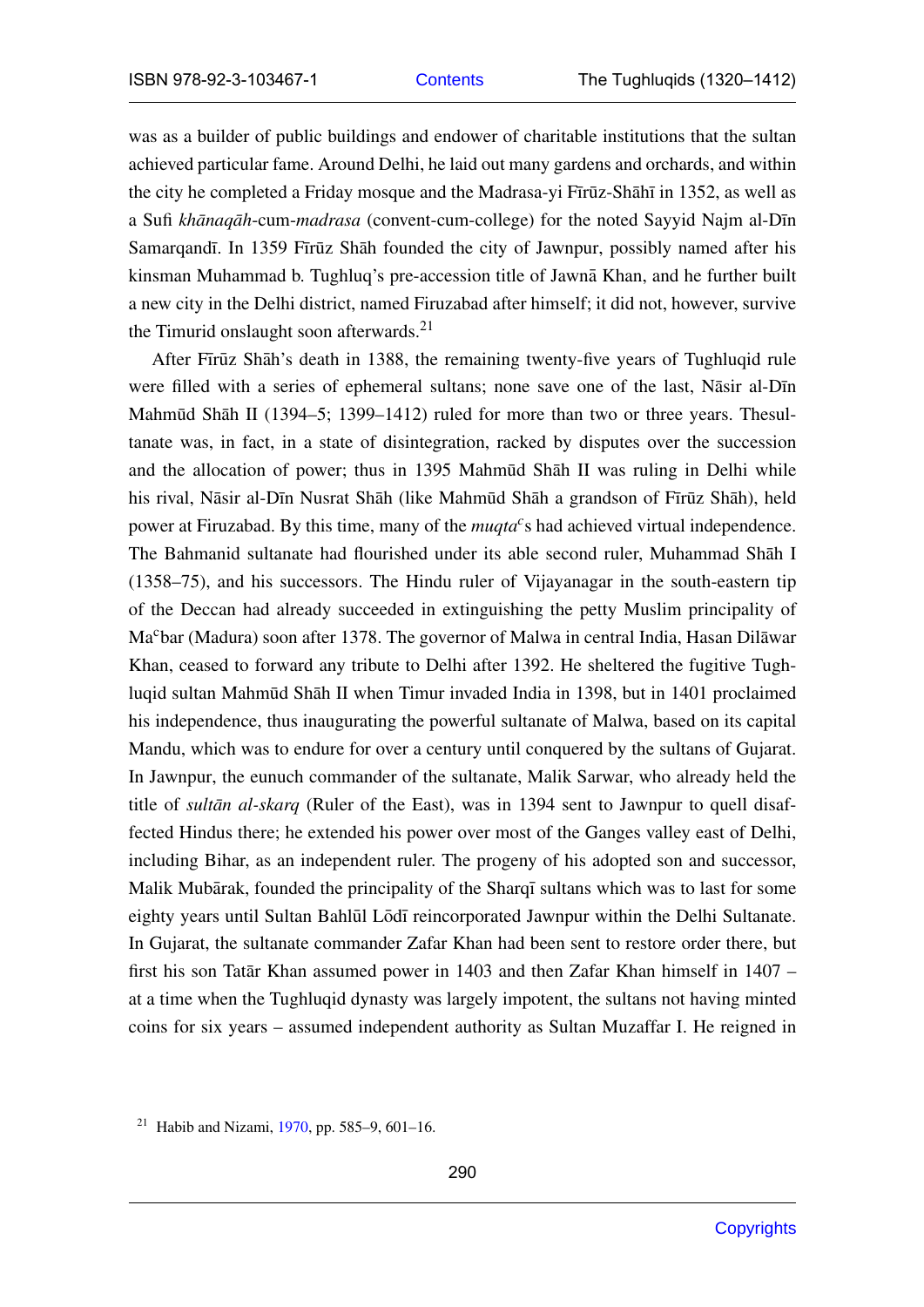Gujarat until his death in 1411, after which his descendants enjoyed power for almost two centuries until the Mughal conquest of Akbar the Great in  $1583<sup>22</sup>$ 

The catalyst for all these losses and secessions from the empire, which reduced Tughluqid control virtually to the Delhi region alone, so that it became a capital city without an empire, was Timur's invasion of 1398–9, which culminated in the sack of Delhi and the flight of the sultan.<sup>23</sup> When the Turco-Mongol armies at last withdrew, real power in Delhi lay not so much in the hands of the restored Tughluqid Mahmud Shah II as in those of his Afghan minister, Mallū Iqbāl Khan. The former north-western provinces of the empire, including Panjab and Multan, gave their allegiance to Timur and then to his successor Shāh Rukh. The governor of the western frontier region, Sayyid Khidr Khan, was in 1414 to seize power at Delhi and inaugurate the shortlived Sayyid line of rulers there.

# The Sayyids (1414–51)

Mahmūd Shāh II died in 1412, and there was a two-year interlude during which power in Delhi was held by a former Tughluqid commander, Dawlat Khan. Delhi was then captured by Sayyid Khidr Khan, who had since the early 1390s governed the province of Multan and had maintained himself there against Mallu Iqbal Khan when the latter was governor of Lahore and Panjab; now, in 1405, Khidr Khan defeated and killed Mallu at Ajodhan. ¯ As long as a legitimate Tughluqid, Mahmūd Shāh II, reigned in Delhi, Khidr Khan could make no headway, but the sultan's death provided him with an opportunity.

Whether Khidr Khan really was a *sayyid* (descendant of the Prophet) is doubtful. The reference to this status in the near-contemporary *Tārīkh-i Mubārak Shāhī* of Yahyā Sīrhindī is at best vague; in its favour, however, may be Timur's earlier appointment of Khidr Khan as his governor in Delhi, suggesting that he was regarded as a *sayyid*, given Timur's special regard for the descendants of the Prophet. The growth of the claim may have been encouraged by Khidr Khan's undoubtedly benevolent rule (1414–21) and his skill as a military commander.<sup>24</sup>

It is not easy to characterize the Sayyid dynasty, with its four members only, but early fifteenth-century Muslim India clearly shows the transition from a strong centralized rule by the early Delhi Sultanate dynasties to a more diffused system of government, with strong tendencies to particularism and regionalism and a much reduced role of Delhi in Indo-Muslim political and military affairs. The period of the Sayyids was full of military campaigns, often against petty rebels and chieftains who had witheld taxation, but the

 $^{22}$  Husain, 1963; Habib and Nizami, 1970, pp. 620–9;  $EI^2$ , Djawnpūr; Gudjarāt; Ma<sup>c</sup>bar; Mālwā; <u>Sh</u>arkīs.

<sup>23</sup> Roemer, 1986, pp. 69–70.

<sup>24</sup> Habib and Nizami, 1970, pp. 635–6; *EI<sup>2</sup>* , Sayyids.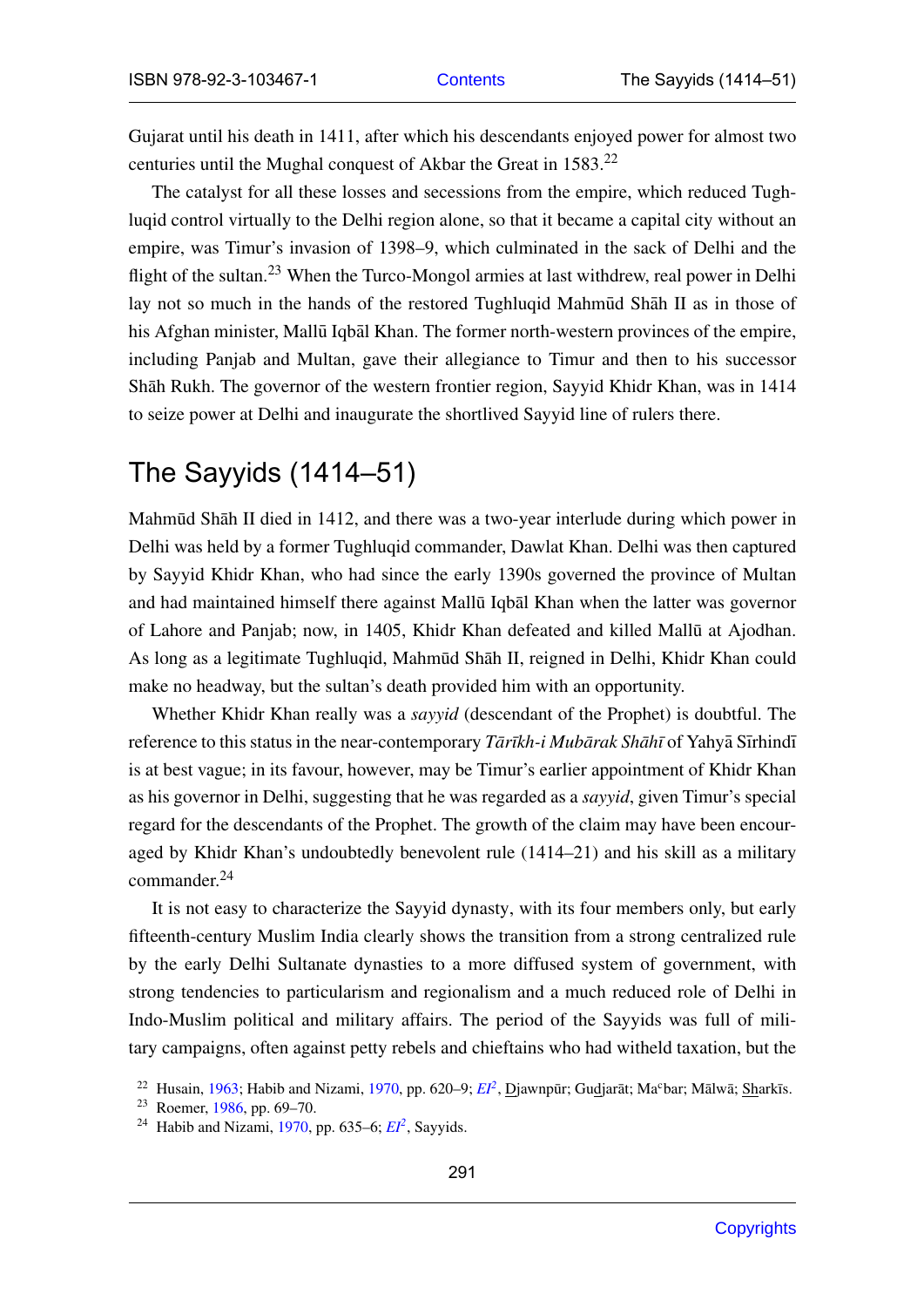Sayyid rulers showed little vision in extending their power beyond the vicinity of Delhi, the upper and middle Do'ab, with a more tenuous authority over Panjab and Multan. Thus the amount of revenue available to the state depended largely on the success or failure of these punitive expeditions and holding operations, and also on the rulers' ability to control a powerful and ambitious Turkish military nobility which had benefited from the power vacuum at the centre under the last Tughluqids to increase its own influence. The Sayyids were themselves conscious, it seems, of enjoying a lesser status and prestige than their predecessors. Khidr Khan ruled as a Timurid vassal and Shah Rukh was recognized in the ¯ *khutba* (Friday worship oration) and on the coinage of Delhi. Only after 1417, and with the Timurid monarch's permission, did Khidr Khan add his own name to the coinage, previously having been content to restamp the coins of Fīrūz Shāh Tughluq and his successors.<sup>25</sup> Nor did he ever claim the exalted title of sultan but only that of *rāyat-i a<sup>c</sup>lā* (Most Exalted Standard-[bearer]).

Khidr Khan's seven-year reign was full of campaigns localized, however, in the northern Indian plain and on its fringes: against Hindu Rajahs in Katahr (in the later Rohilkhand), Gwalior, Itawa (in the Kanawj region) and Mewat (in Rajasthan); in repelling an attack on Nagawr by the sultan of Gujarat, Ahmad I (1411–42), son of Zafar Khan Muzaffar I; and against rebellious Turkish troops of the sultanate, the *Turk-bachchas.*<sup>26</sup>

Khidr Khan's son and heir, Mubarak Shah (1421–34), was the ablest ruler of his line. It is clear that he felt himself in a stronger position than his father from the fact that he adopted the title of sultan, placed his own name in the *khutba* and issued coins. Even so, he faced much the same problems, with additional challenges from the Khokars of Panjab (in 1421–2 and 1428), and with further campaigns required against Katahr, Mewat and Gwalior – on more than one occasion, against all of these places. The provincial Muslim kings of India were now strong and ambitious enough to challenge Delhi, and Mubarak Shah clashed with Alp Khan Hushang of Malwa  $(1405-35)$ , who was menacing Gwalior, in 1423; and with the Sharq $\bar{I}$  ruler of Jawnpur, Shams al-D $\bar{I}$ n Ibr $\bar{a}$ h $\bar{I}$ m (1402–40), who was threatening Bada'un and Itawa, in 1428. He was successful in repelling incursions of Turco-Mongols from Kabul, instigated by Shah Rukh's governor there, Mas<sup>c</sup>ud Mirza, in concert with their Khokar allies (in 1431 and 1433), and in relieving pressure on Lahore. Like certain other previous rulers in Delhi, Mubarak Shah had the idea of founding a new city on the banks of the Jumna, Mubarakabad, in 1433, but his plans were cut short when he was assassinated in 1434 by partisans of his discontented vizier, the Hindu convert Sarwar al-Mulk. $27$ 

<sup>25</sup> Wright, 1936.

<sup>&</sup>lt;sup>26</sup> Habib and Nizami,  $1970$ , pp. 630–40.

<sup>27</sup> Ibid., pp. 641–58.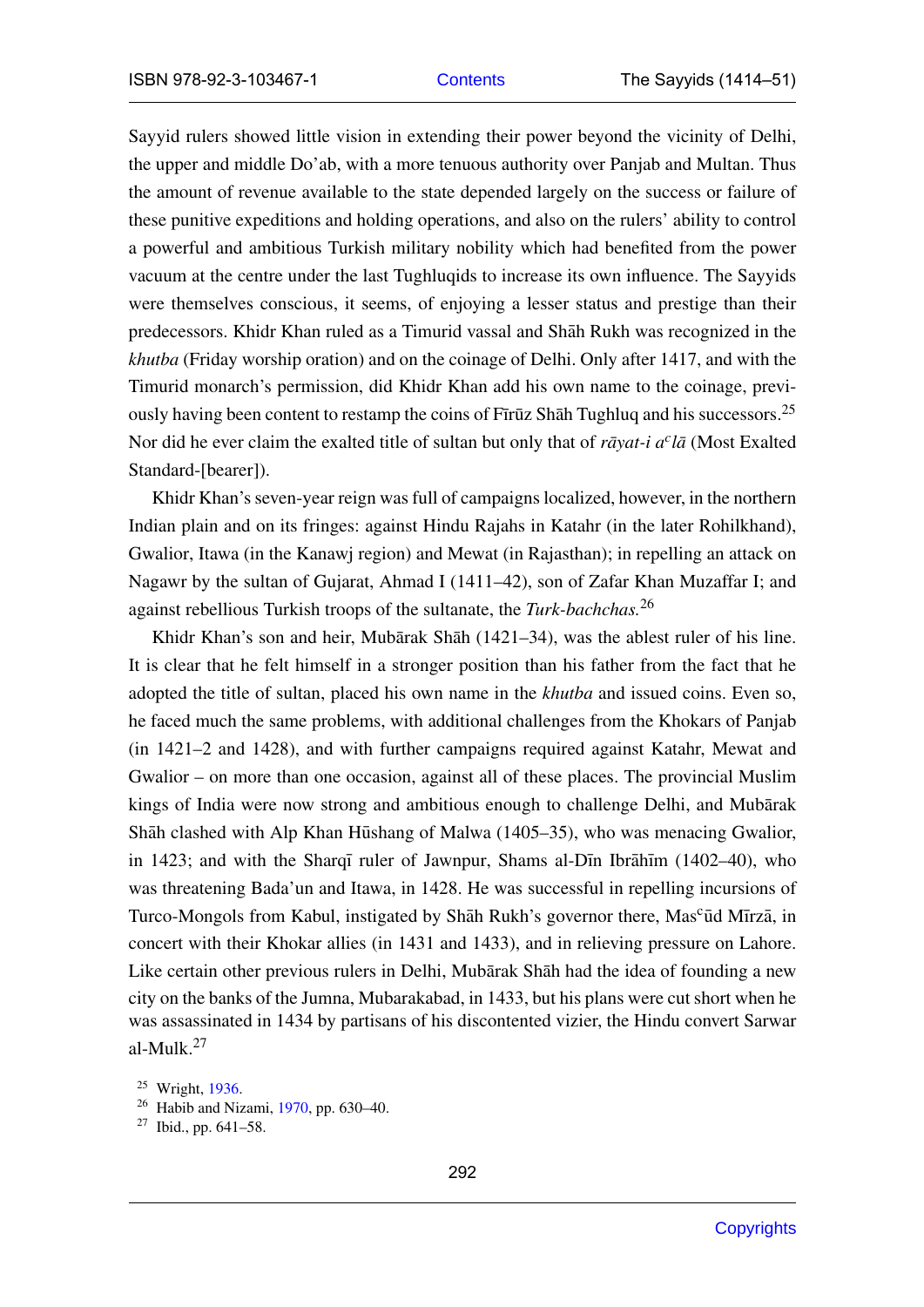The dead sultan's adopted son was raised to the throne in Delhi as Muhammad Shah (1434–45), but was not given full allegiance by the great men of the state until Sarwar al-Mulk, regarded as the instigator of Mubarak Shah's murder, had himself been killed. Muhammad Shah ruled over a reduced, disordered realm with powerful rival princes on ¯ its fringes. In 1440 the ruler of Malwa, Mahmud Shah I Khaljī (1436-69), marched almost to the gates of Delhi and was only defeated and repulsed with the aid of the governor of Sirhind in Panjab, the Afghan Bahlūl Lodī. Bahlūl's power was increased by the grant to him of Lahore and Dipalpur, and in the last two years of Muhammad Shah's reign he rebelled and at one point even besieged Delhi.

When Muhammad Shāh died, his son <sup>c</sup>Alā' al-Dīn <sup>c</sup>Ālam Shāh (1443–51) was recognized in Delhi, but with even less power than his father; his inability to control any territories beyond those within a 30-km radius of Delhi led to the witticism, (*az Dihlī tā Pālam/pādshāhī Shāh <sup>c</sup> Ālam*) [<sup>c</sup> Ālam Shāh's rule extends only from Delhi to Palam] (Palam being the site of the modern international airport of Delhi). In 1448 he decided to withdraw to Bada'un, where he had previously been governor, abandoning Delhi. The military leaders then took over power and in 1451 offered the throne to the most vigorous figure in the now truncated sultanate, Bahlūl Lōdī. Since <sup>c</sup>Alam Shāh was content with the pargana of Bada'un, Bahlūl left him there in peace until the former Sayyid ruler died in 1476, when Bada'un was briefly annexed to Jawnpur by the Sharqī Husayn Shāh (1459–79). The Sayyid dynasty thus came to an end after a somewhat unremarkable thirty-seven years, notable only as a further stage in the disintegration of the Delhi Sultanate.<sup>28</sup>

## The Lodis (1451–1526)

The Lodis sultans represent the first Afghan dynasty ruling in Delhi – the heart of Indo-Muslim authority in northern India – since the time of the Ghurid sultans (originally from Ghur in central Afghanistan) some three centuries previously. Even before the rise to fame in the eastern Iranian lands of these Shansaban<del>t</del> Maliks of Ghur (see above, Chapter 8), Afghans had taken part in the Muslim raids and forays down to the Indian plains, attracted by prospects of rich plunder, and the 'Afaghina' are mentioned among the troops ¯ of Mahmud of Ghazna (see above, Chapter 5). The constituting of the Ghurid empire, transient though it was, brought in its wake large numbers of Afghan soldiers of fortune to India, with especial areas of concentration in the middle Indus valley, Panjab and parts of the Do'ab. They played a role in political and military affairs under the Khaljis and Tughluqids second only to the predominant Turks in the forces of these ethnically Turkish

<sup>28</sup> Habib and Nizami, 1970, pp. 659–63.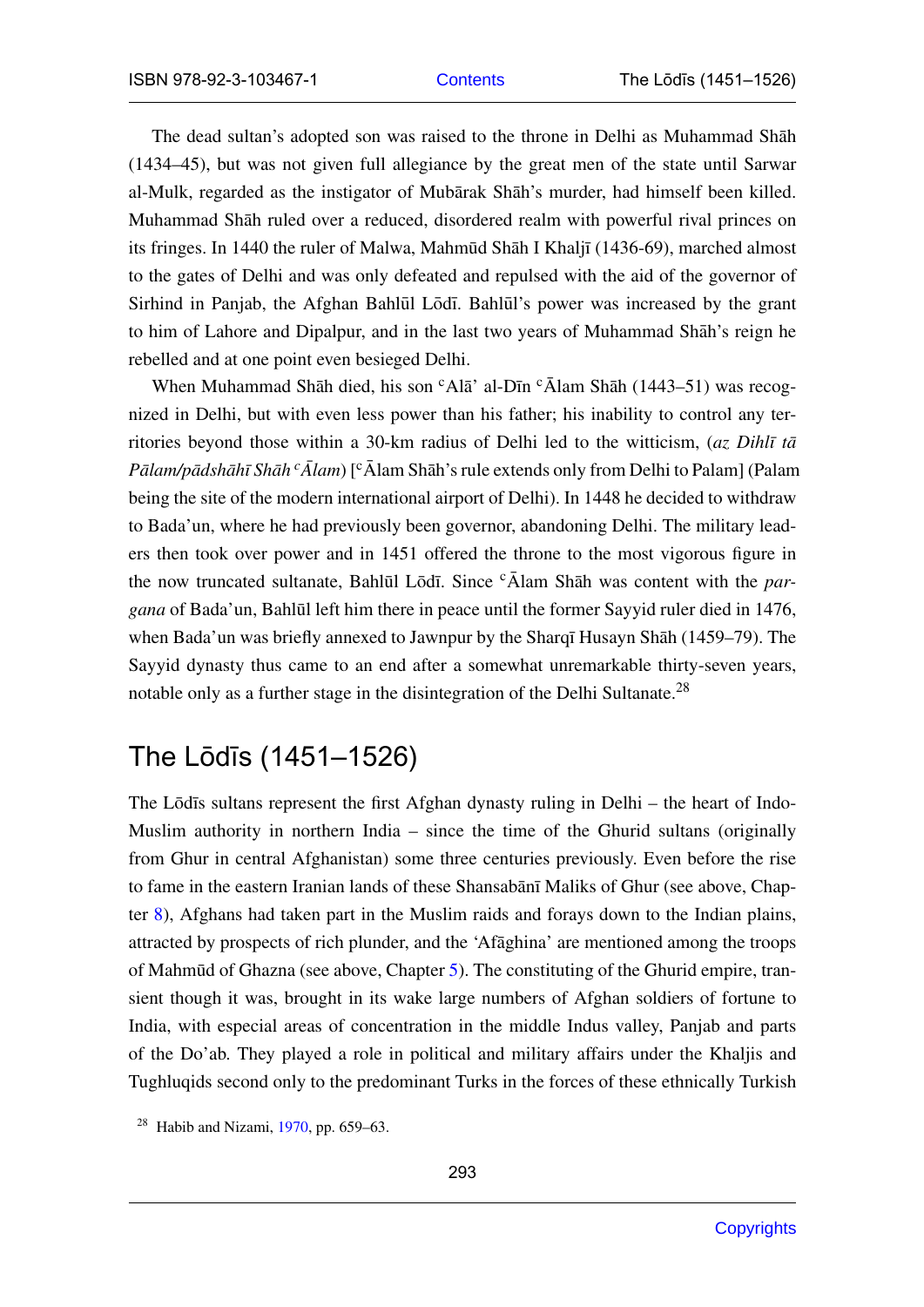sultans. During the Timurid invasions of India, Afghans fought on both sides. Sultan Shah Lōdī aided the founder of the Sayyid line of Delhi sultans, Khidr Khan, against Mallū Iqbal Khan and was rewarded with the governorship of Sirhind and its dependencies in Panjab, plus the title of Islam Khan. ¯

During the reign of Sayyid Mubarak Shah, the Lodi power base was extended, and after Sultān Shāh Lōdī was killed, his younger son Bahlūl inherited this. Bahlūl managed to fight off an attack by Sayyid Muhammad Shah's army and was diplomatic enough to conciliate ¯ the ruler in Delhi and thereby to retain Sirhind and its adjuncts; and when in 1440 Sultan Mahmūd Shāh I Khaljī of Malwa attacked Delhi (see above), Bahlūl provided a force of 8,000 Afghans and Turco-Mongols to ward him off, receiving in return the title Khan-i Khānān. Nevertheless, Bahlūl shortly afterwards revealed his own designs on Delhi and the heart of the sultanate, fruitlessly besieging the city and assuming for himself the title of sultan. The death of Sayyid Muhammad Shah and the accession of the even weaker <sup>c</sup>Ala<sup>7</sup> al-Dīn  $c\bar{A}$ lam Shāh facilitated the fulfilment of his ambitions, as recorded above, so that in 1451 Bahlūl was able to ascend the throne in Delhi as Abu 'l Muzaffar Bahlūl Shāh  $(1451–89)$ , the first in a line of three Lodi sultans, the first and second of whom enjoyed what were by contemporary standards long reigns.<sup>29</sup>

Initially, Bahlūl's position as sultan was by no means firm. The tribal and social traditions of his Afghan supporters favoured a more diffused allocation of powers in the state rather than a centralized monarchy on the Khalji or early Tughluqid pattern, and Bahlul had to take this into account; there are, in any case, no indications that Bahlul wished to be an autocrat, withdrawn from his own folk, and he handled with care the body ofpermanently ambitious nobles and military commanders around the Delhi court. Moreover, there was still a representative of the Sayyid family at Bada'un as a possible focus of discontent, especially as the Sharqis in Jawnpur, whose territories marched with those of Delhi, viewed themselves, because of matrimonial links with the Sayyids, as in large measure heirs of the Sayyids in northern India. It thus behove Bahlul to proceed with caution. He gained an access of prestige from defeating a Sharqī invasion at Narela outside Delhi in 1452 and hostilities with Mahmud Shah (1440–57) and Husayn Shah (1458–79) were to fill the greater part of his reign. His success attracted considerable numbers of Afghan troops from Roh (i.e. the North-West Frontier region and the adjacent mountain regions of eastern Afghanistan), and with these, Bahlul inflicted a series of defeats on Husayn ¯ Shah in 1479, culminating in the expulsion of the Sharq nuller from Jawnpur to Bihar and Bengal. Jawnpur was now reunited with the Delhi Sultanate after an independent existence of nearly ninety years. This success allowed Bahlul to mount an invasion of Malwa and to ¯

<sup>&</sup>lt;sup>29</sup> Habib and Nizami, 1970, pp. 664–72.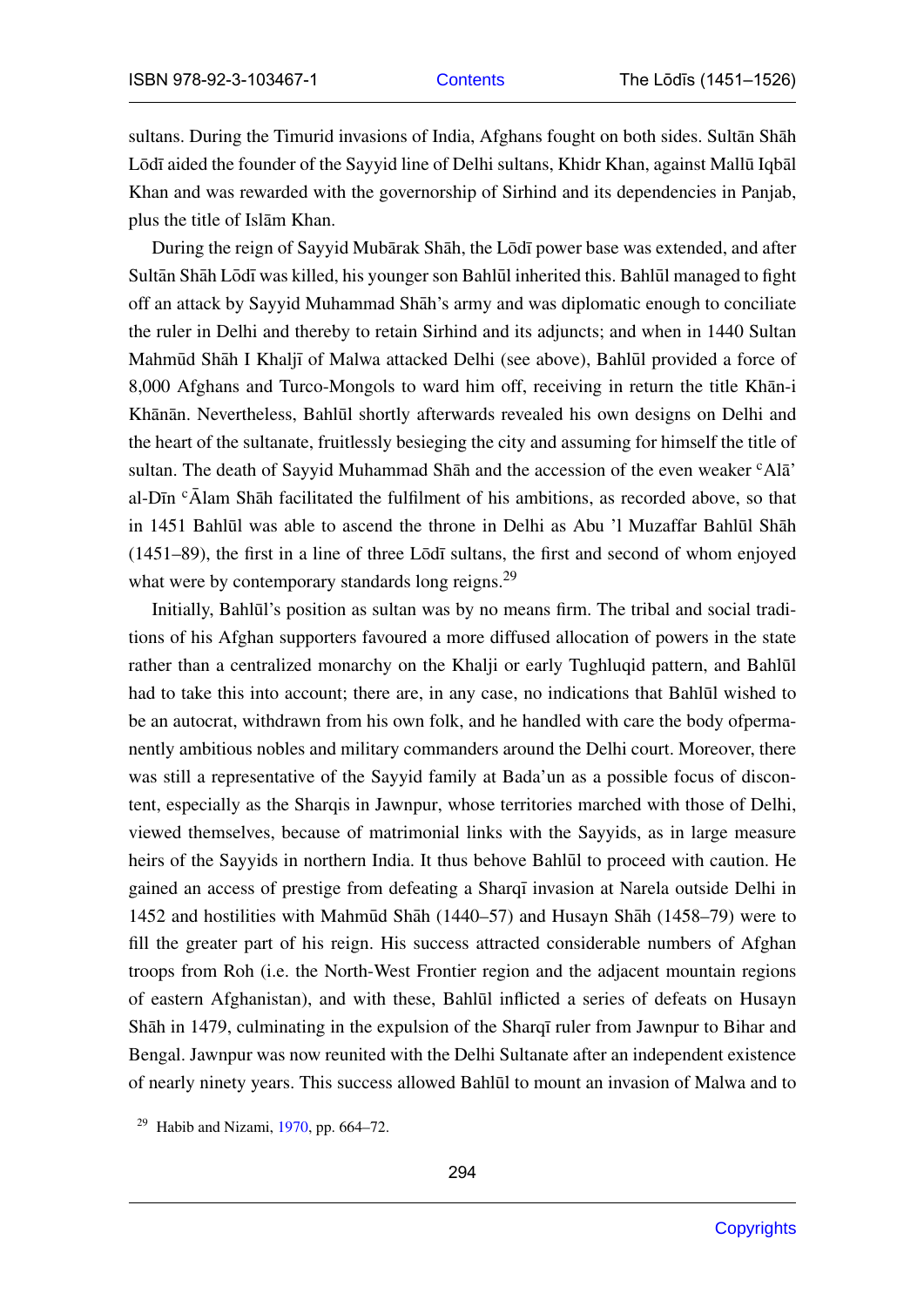humble various Hindu princes at Gwalior and in the middle and lower Do'ab, such as the ruler of Itawa.

When Bahlul died in 1489 he had reigned for thirty-eight years and had, by his crafty diplomacy and military skill, placed Lodi authority on a firm footing. Occupied as he was with frequent wars, he seems to have been content to let the adminstrative and revenuecollecting system run on the same lines as those of later Tughluqid and Sayyid times; but he did introduce, at a time when gold and silver for minting had already become scarce under the Sayyids, a billon *tanka*, the *bahlul*<sup> $\bar{u}$ </sup>, which remained current until the time of Akbar.<sup>30</sup>

Before his death, Bahlul had allocated various parts of his realm as appanages for his sons and other Afghan relatives and connections. Thus his son Barbak received Jawnpur; A<sup>c</sup>zam Humāyūn received Lucknow and Kalpi; Khān-i Jahān received Bada'un; Nizām Khan was given Panjab, Delhi and the upper and middle Do'ab, and so on. It was Nizam Khan who finally emerged on his father's death as head of the Lodi family, taking the regnal name of Sikandar and ruling for nearly thirty years (1489–1517). His most formidable task was to make his rule acceptable to his numerous relatives, many of whom had their own ambitions for the throne, and to the Afghan military classes at large. This he achieved by campaigns which reduced his relatives to submission, by defeating the dispossessed Sharq $\bar{I}$ of Jawnpur, Husayn, near Benares in 1494 and by humbling the latter's ally, Husayn Shah (1494–1519), sultan of Bengal, these successes enabling him to take over the province of Bihar. In the direction of central India, he twice successfully attacked Rajah Mān Singh of Gwalior (in 1501 and 1506). When Malwa was racked by succession disputes on the death there in 1511 of Sultan Nāsir al-Dīn Shāh, Sikandar was tempted in 1513 to intervene on behalf of a rival to Nāsir al-Dīn's successor Mahmud Shāh II (1511–31) and his Rajput adviser Mēdinī Rā 'ī; but he achieved little beyond the capture of Chanderi (on the borders of Malwa and Bundelkhand).

When Sikandar died in 1517, he left behind a prosperous kingdom with a considerable degree of internal security. Being himself a poet in Persian, with the *takhallus* (*nom de plume*) of Gulrukhi, he was also a patron of scholars and literary men. Among the most tangible legacies of his reign was his re-foundation in 1504 or 1505 of the ancient town of Agra and his decision to turn it into his capital city and military headquarters.<sup>31</sup>

Sikandar's eldest son Ibrāhīm  $(1517–26)$  succeeded him, but he could only make firm his power after a succession struggle with his brother Jalal Khan of Kalpi. The latter had originally been assigned the governorship of the former kingdom of Jawnpur in a

<sup>30</sup> Wright, 1936; Habib and Nizami, 1970, pp. 673–88.

<sup>31</sup> Habib and Nizami, 1970, pp. 689–701.